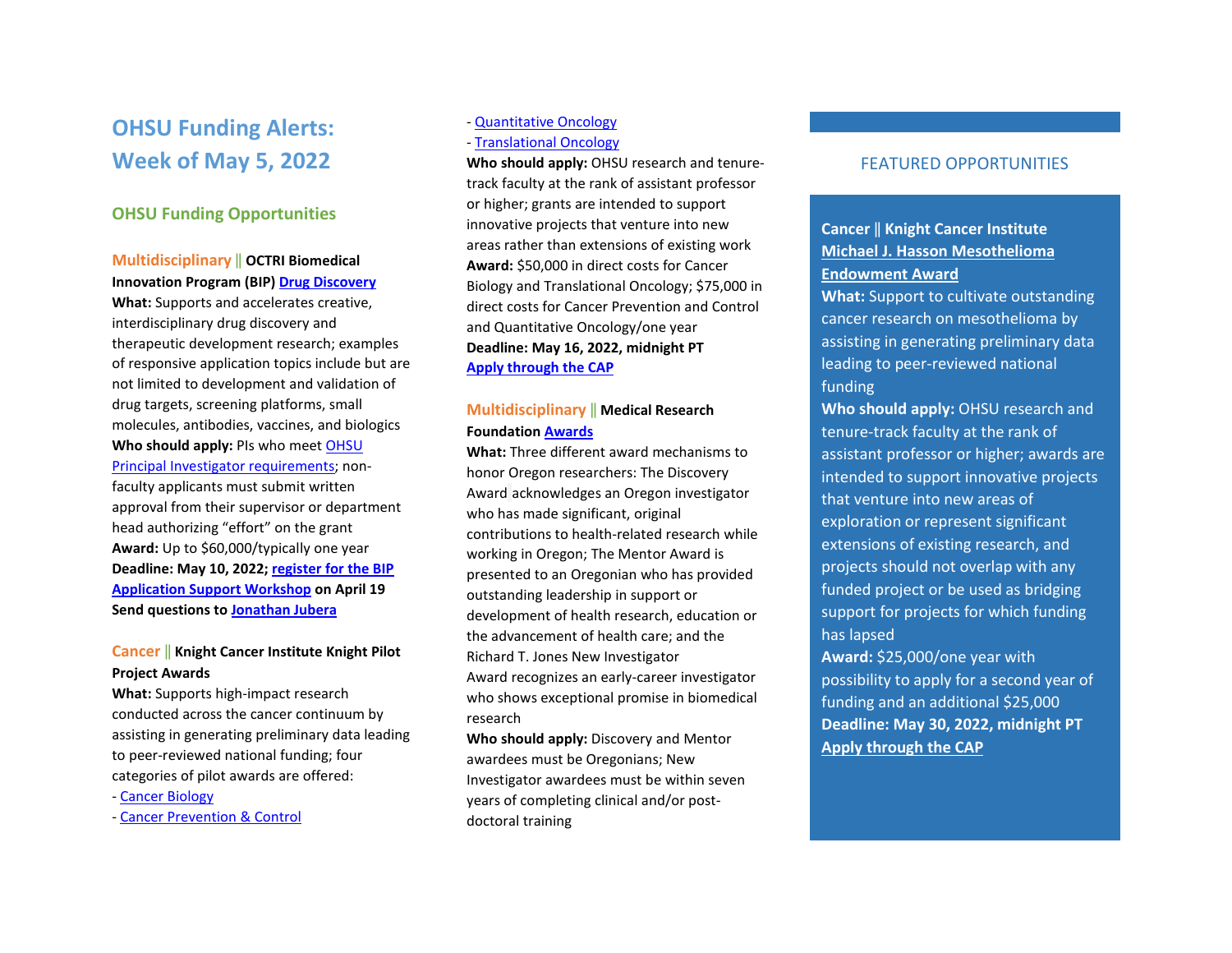**Award:** *For Discovery and Mentor:* \$6,000 and a commemorative award; *For New Investigator:* \$3,000 and a commemorative award

**Deadline: May 16, 2022, 11:59 p.m. PT [Submit nominations through the CAP](https://ohsu.infoready4.com/#competitionDetail/1868010)** 

## **Nursing** ‖ **OHSU School of Nursing Hartford Center of Gerontological Excellenc[e Hartford](https://www.ohsu.edu/school-of-nursing/hartford-center-gerontological-excellence/hartford-award-research-and-practice)  [Award for Research and Practice](https://www.ohsu.edu/school-of-nursing/hartford-center-gerontological-excellence/hartford-award-research-and-practice)**

**What:** Provides support for SON faculty research and practice change projects aimed at improving the health and health care of older adults through innovations in care **Who should apply:** All OHSU School of Nursing faculty who have a clinical or research doctorate, especially early-career investigators **Award:** Up to \$25,000/one year **Deadline: May 16, 2022, 5 p.m. PT Submit all inquiries to [Marilyn Sanguinetti](mailto:sanguine@ohsu.edu) and submit completed applications t[o Marilyn](mailto:sanguine@ohsu.edu)  [Sanguinetti](mailto:sanguine@ohsu.edu) with a copy to [SNORDS@ohsu.edu](mailto:SNORDS@ohsu.edu)**

## **Multidisciplinary** ‖ **OHSU School of Nursing Hartford Center of Gerontological Excellence [Interprofessional Hartford Award for](https://www.ohsu.edu/school-of-nursing/hartford-center-gerontological-excellence/hartford-award-research-and-practice)  [Research and Practice](https://www.ohsu.edu/school-of-nursing/hartford-center-gerontological-excellence/hartford-award-research-and-practice)**

**What:** Provides support for OHSU faculty research and practice change projects that are interprofessional and focused on team science and aimed at improving the health and health care of older adults through innovations in care

**Who should apply:** All OHSU faculty including

those with appointments at the Schools of Dentistry, Medicine, Public Health, and Nursing, and the College of Pharmacy who have completed a clinical or research doctorate; if the PI holds a primary appointment outside of the SON, there must be a Co-I from the SON, and an interprofessional research team is required **Award:** Up to \$25,000/one year **Deadline: May 16, 2021, 5 p.m. PT Submit all inquiries and completed applications t[o Marilyn Sanguinetti](mailto:sanguine@ohsu.edu)** 

## **Multidisciplinary** ‖ **OHSU School of Medicine [N.L. Tartar Trust Fellowship](https://ohsu.infoready4.com/#competitionDetail/1866435)**

**What:** Supports research endeavors and research career development in the School of Medicine including, but not limited to, assisting qualified graduate students in their research programs, supporting medical students to engage in research during the summer or a term of the academic year and providing specialized training through a conference or class **Who should apply:** Students, fellows or faculty members in the School of Medicine who are

residents of Oregon **Award:** \$2,000/one year **Deadline: May 27, 2022, 11:59 p.m. PT [Apply through the CAP](https://ohsu.infoready4.com/#competitionDetail/1866435)** 

#### **New this week!**

**Cancer** ‖ **Knight Cancer Institut[e Michael J.](https://ohsu.infoready4.com/#competitionDetail/1870916)  [Hasson Mesothelioma Endowment Award](https://ohsu.infoready4.com/#competitionDetail/1870916) What:** Support to cultivate outstanding cancer research on mesothelioma by assisting in generating preliminary data leading to peerreviewed national funding **Who should apply:** OHSU research and tenuretrack faculty at the rank of assistant professor or higher; awards are intended to support innovative projects that venture into new areas of exploration or represent significant extensions of existing research, and projects should not overlap with any funded project or be used as bridging support for projects for which funding has lapsed **Award:** \$25,000/one year with possibility to apply for a second year of funding and an additional \$25,000 **Deadline: May 30, 2022, midnight PT [Apply through the CAP](https://ohsu.infoready4.com/#competitionDetail/1870916)** 

## **Multidisciplinary** ‖ **OCTR[I Human](https://www.ohsu.edu/school-of-medicine/human-investigations-program)  [Investigations Program](https://www.ohsu.edu/school-of-medicine/human-investigations-program)**

**What:** A series of courses to enhance your clinical and translational research career **Who should apply:** Faculty and clinical and postdoctoral fellows employed at OHSU, VA Portland Health Care System or other Northwest healthcare systems and graduate students enrolled in SOD, SOM, SON or SOPH **Degrees offered:** Certificate in Human Investigations or a Master of Clinical Research **Deadline: July 15, 2021** 

## **Multidisciplinary** ‖ **OCTR[I Mobile Apps for](https://www.ohsu.edu/octri/pilot-awards-where-translation-begins#:%7E:text=Each%20year%2C%20OCTRI%20awards%20pilot,the%20development%20of%20translational%20research.)  [Clinical Studies \(MACS\)](https://www.ohsu.edu/octri/pilot-awards-where-translation-begins#:%7E:text=Each%20year%2C%20OCTRI%20awards%20pilot,the%20development%20of%20translational%20research.)**

**What:** Funding to leverage MyCap to create mobile apps that allow clinical study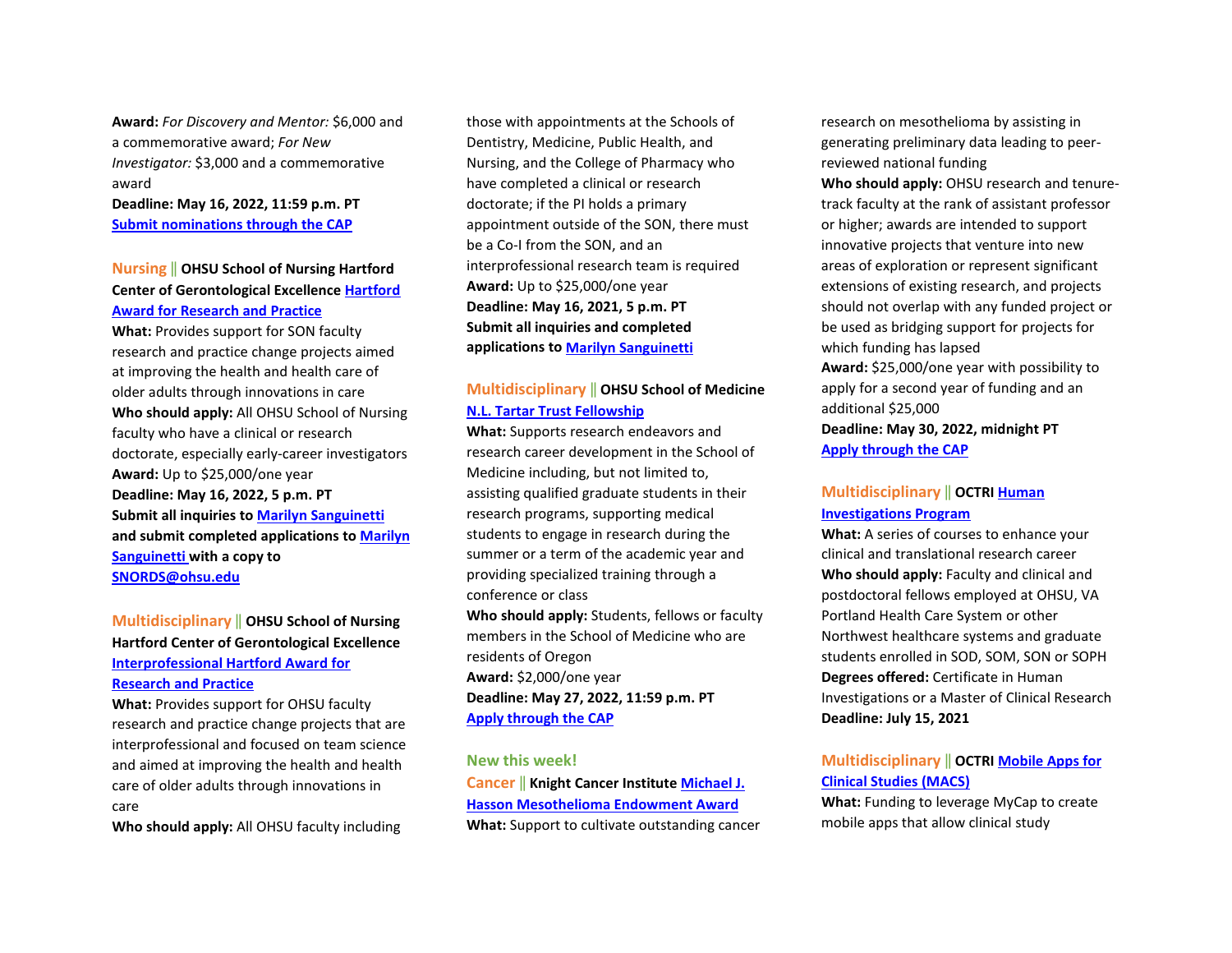participants to report outcomes/data via a smartphone

**Who should apply:** PIs who want to create a mobile app for clinical or commercial purposes **Award:** Up to \$5,000/typically one year **Deadline: Rolling; application will close when funding for the fiscal year is exhausted [Submit project intake form through REDCap](https://octri.ohsu.edu/redcap/surveys/?s=XAD7LYC8TC)**

## **Multidisciplinary** ‖ **OHSU [Fellowship for](https://ohsu.infoready4.com/#competitionDetail/1734209)  [Diversity in Research](https://ohsu.infoready4.com/#competitionDetail/1734209)**

**What:** Funds researchers with the goal of increasing the diversity of the community of scholars devoted to academic scientific research at OHSU

**Who should apply:** Investigators with postdoctoral training experience looking to establish an independent academic research career; scholars who identify as underrepresented minorities, differently-abled and more are welcomed **Award:** Up to \$8,000 plus a stipend **Deadline: Applications accepted anytime** 

#### **Public Health** ‖ **OHSU-PSU School of Public Health [Kickstarter Awards](https://blogs.ohsu.edu/researchnews/files/2021/04/2021-22-SPH-Kickstarter.pdf)**

**What:** Funding to support pre-award activities that advance the preparation of high-quality grant or contract applications **Who should apply:** OHSU and PSU faculty with primary appointment in OHSU-PSU School of Public Health who have an extramural RFA or other opportunity identified **Award:** From \$500 to \$5,000/up to six months **Deadline: Accepted on a rolling basis through** 

#### **March 31, 2022 [Apply through the CAP](https://ohsu.infoready4.com/#competitionDetail/1841551)**

## **Multidisciplinary** ‖ **OHSU School of Medicine [Exploratory Research Seed Grants](https://ohsu.infoready4.com/#competitionDetail/1825440)**

**What:** Supports investigators who need to work with an OHSU core or with the Pacific Northwest National Laboratory (PNNL) to develop preliminary data for an application for extramural research support **Who should apply:** School of Medicine faculty in the professorial series who have not received this award within the last year **Award:** Up to \$5,000/one year **Deadline: Applications accepted anytime [Apply through the CAP](https://ohsu.infoready4.com/#competitionDetail/1825440)**

## **Limited Submission Opportunities**

#### **Pulmonology** ‖ **NIDD[K Cystic Fibrosis](https://grants.nih.gov/grants/guide/rfa-files/RFA-DK-22-011.html)  [Research and Translation Centers \(P30 Clinical](https://grants.nih.gov/grants/guide/rfa-files/RFA-DK-22-011.html)  [Trial Optional\)](https://grants.nih.gov/grants/guide/rfa-files/RFA-DK-22-011.html)**

**What:** Supports both basic and clinical research on cystic fibrosis through three primary research-related activities: Research Core services; a Pilot and Feasibility program; and an Administrative Core with an enrichment program

**Who should apply:** PIs who have strong leadership abilities, have demonstrated proficiency in managing large, multicomponent programs and be a recognized leader and authority in the CF research community

**Award:** Up to \$3.75 million/up to five years **Deadline:** *Internal submission due:* **May 18, 2022;** *LOI due:* **June 28, 2022** *(LOI not required but highly encouraged***);** *Application due:* **July 28, 2022, 5 p.m. PT [Apply through the CAP](https://ohsu.infoready4.com/#competitionDetail/1870109)** 

#### **Multidisciplinary** ‖ **Edward Mallinckrodt, Jr. Foundation [Mallinckrodt Grants](https://emallinckrodtfoundation.org/home-page)**

**What:** Supports early stage investigators engaged in basic biomedical research that has the potential to significantly advance the understanding, diagnosis or treatment of disease

**Who should apply:** PIs who are in the first to fourth year of their tenure track faculty position and do not have current R01 funding **Award:** Up to \$180,000/up to three years **Deadline:** *Internal submission due:* **June 6, 2022;** *Application due:* **Aug. 1, 2022 [Apply through the CAP](https://ohsu.infoready4.com/#competitionDetail/1870666)** 

#### **New this week!**

**Rheumatology** ‖ **NIAM[S Rheumatic Diseases](https://grants.nih.gov/grants/guide/rfa-files/RFA-AR-23-002.html)  [Research Resource-based Centers \(P30 -](https://grants.nih.gov/grants/guide/rfa-files/RFA-AR-23-002.html)  [Clinical Trial Not Allowed\)](https://grants.nih.gov/grants/guide/rfa-files/RFA-AR-23-002.html)** 

**What:** Supports resource-based centers that will provide critical research infrastructure, shared facilities, services, and resources to groups of investigators conducting research on rheumatic diseases

**Who should apply:** Anyone with an interest in running a resource-based center that will support rheumatic disease research **Award:** Up to \$2.5 million/up to five years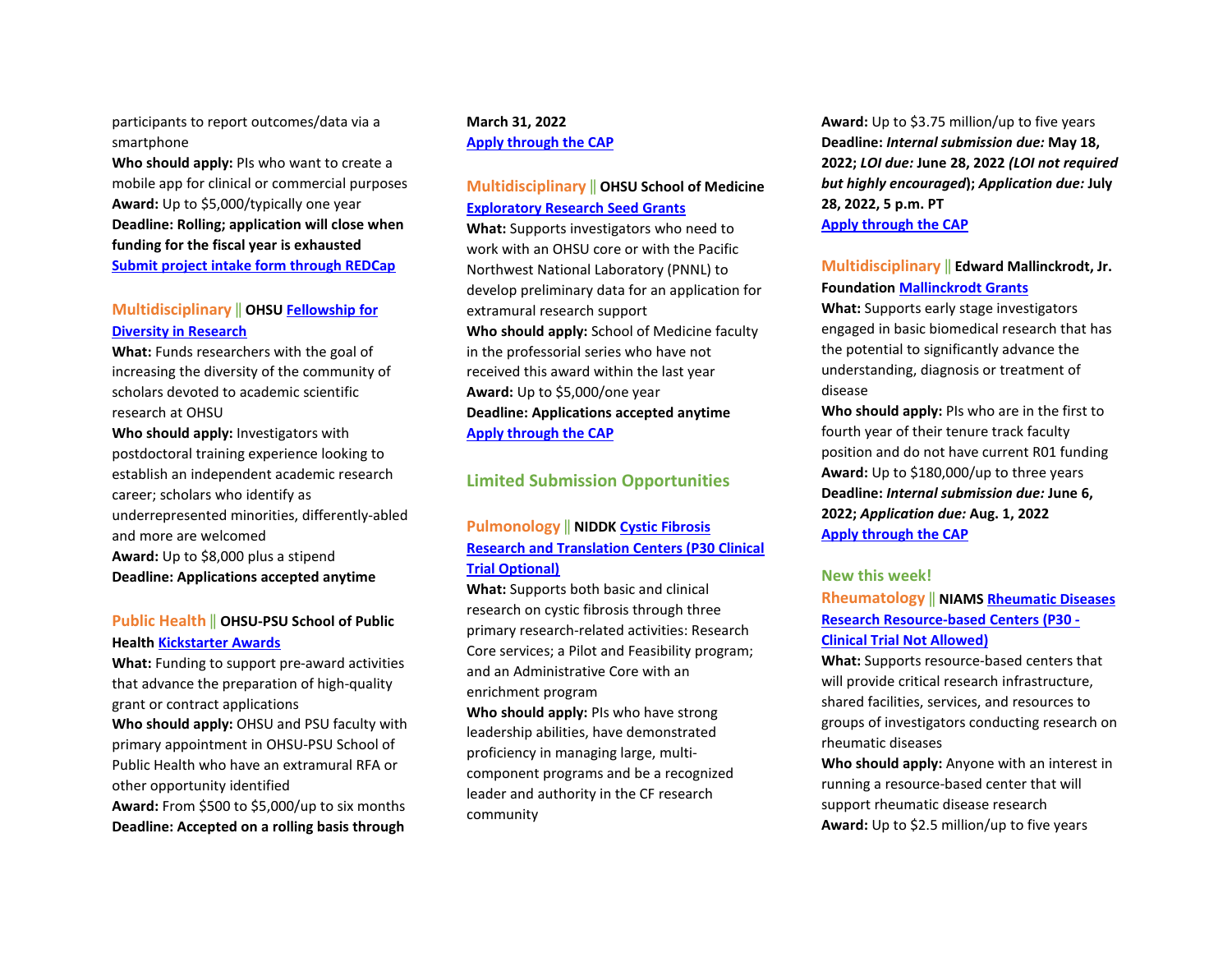**Deadline:** *Internal submission due:* **June 20, 2022;** *LOI due:* **Aug. 13, 2022** *(LOI not required but highly encouraged***);** *Application due:* **Sept. 13, 2022, 5 p.m. PT [Apply through the CAP](https://ohsu.infoready4.com/#competitionDetail/1871041)** 

## **Multidisciplinary** ‖ **NIGMS [Bridges to the](https://grants.nih.gov/grants/guide/pa-files/PAR-22-125.html)  [Baccalaureate Research Training Program](https://grants.nih.gov/grants/guide/pa-files/PAR-22-125.html)  [\(T34\)](https://grants.nih.gov/grants/guide/pa-files/PAR-22-125.html)**

**What:** Supports a diverse cohort of researchoriented students to transfer from associate degree-granting institutions to baccalaureate degree-granting institutions and complete a baccalaureate degree in disciplines related to the biomedical sciences

**Who should apply:** Partnerships must consist of a consortium composed of at least two institutions: an institution that offers the associate degree as the terminal degree in STEM fields and a distinct institution granting baccalaureate degrees in STEM fields; [additional eligibility info in the FOA](https://grants.nih.gov/grants/guide/pa-files/PAR-22-125.html#_Section_III._Eligibility) 

**Award:** Budgets should reflect the actual needs of the proposed project/up to five years **Deadline:** *Internal submission due:* **July 26, 2022;** *Application due:* **Sept. 26, 2022, 5 p.m. PT**

**[Apply through the CAP](https://ohsu.infoready4.com/#competitionDetail/1869946)** 

#### **Merit Prizes and Awards**

**Neuroscience** ‖ **Society for Neuroscience [Jacob P. Waletzky Award](https://www.sfn.org/careers/awards/lifetime/jacob-p-waletzky-award) What:** Honors a young scientist whose

independent research has led to significant conceptual and empirical contributions to the understanding of drug addiction and who intends to continue to make significant contributions to addiction research and treatment

**Who should apply:** Investigators who are within 15 years of a PhD or MD; selfnominations are not permitted **Award:** \$30,000 **Deadline: May 12, 2022** 

## **Multidisciplinary** ‖ **NOMIS &** *Science* **[Prize](https://www.science.org/content/page/science-scilifelab-prize-young-scientists)  [for Young Scientists](https://www.science.org/content/page/science-scilifelab-prize-young-scientists)**

**What:** Honors young researchers who ask fundamental questions at the intersection of the life and social sciences and have made significant advances in applying techniques developed in one domain to address questions in another **Who should apply:** Researchers who are 35 or younger, hold an M.D., Ph.D. or M.D./Ph.D. at the time of entry and whose work they are applying with was completed within the last three years **Award:** \$15,000 for grand prize winner and \$5,000 for runners up

**Deadline: May 15, 2022** 

## **Multidisciplinary** ‖ **NSF [2022 National](https://www.nsf.gov/od/nms/flyers/NMS-and-NMTI-%20Medals-flyer-2022.pdf?utm_medium=email&utm_source=govdelivery)  [Medals](https://www.nsf.gov/od/nms/flyers/NMS-and-NMTI-%20Medals-flyer-2022.pdf?utm_medium=email&utm_source=govdelivery)**

**What:** Two awards, one for science and one for technology and innovation; recognizes either contributions to knowledge or the total impact of their work on the current state of

the chemical, physical, biological, social, or behavioral sciences; mathematics; or engineering, or contributions to the nation's economic, environmental, and social wellbeing through the development and commercialization of technological products, processes, and concepts

**Who should apply:** U.S. citizens or permanent residents who are applying for U.S. citizenship, who have done work of significantly outstanding merit or that has had a major impact on scientific thought in their field; must be nominated by peers

**Deadline: May 20, 2022, 8:59 p.m. PT** 

## **Multidisciplinary** ‖ **Royal Thai Consulate-General [Prince Mahidol Award](https://www.princemahidolaward.org/categories-of-the-award/)**

**What:** Honors outstanding performance and research in the field of medicine for the benefit of mankind and outstanding contribution in the field of public health for the sake of the well-being of the peoples **Who should apply:** Anyone who meets the above description; nominations may be made by national medical or health authorities or individuals or groups in nongovernmental capacity **Award:** \$100,000

**Deadline: May 31, 2022** 

#### **New this week!**

**Periodontology** ‖ **American Academy of Periodontology Foundation [Dr. Mark K. Setter](https://www.periofoundation.org/awards/29-education-awards/128-dr-mark-k-setter-leadership-in-periodontology-and-dental-implantology-award%5d/)  [Leadership in Periodontology and Dental](https://www.periofoundation.org/awards/29-education-awards/128-dr-mark-k-setter-leadership-in-periodontology-and-dental-implantology-award%5d/)  [Implantology Award](https://www.periofoundation.org/awards/29-education-awards/128-dr-mark-k-setter-leadership-in-periodontology-and-dental-implantology-award%5d/)**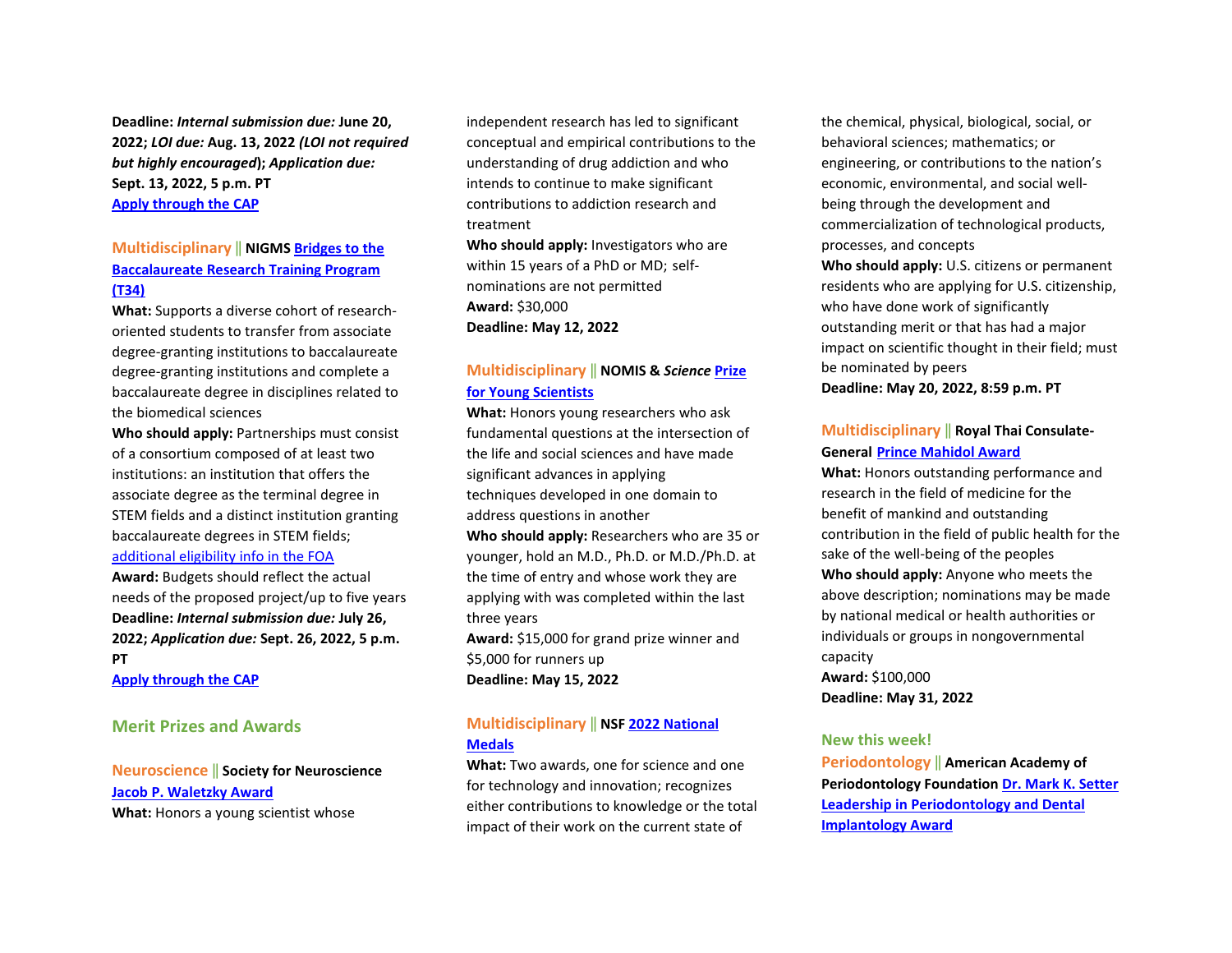**What:** Recognizes an investigator who exemplifies leadership in the periodontology profession by their actions in promoting periodontology and dental implantology **Who should apply:** Full-time periodontal residents as of the application deadline at accredited U.S. periodontal programs who are nominated by their periodontal program director **Award:** \$10,000

**Deadline: June 1, 2022** 

#### **New this week!**

**Psychology** ‖ **American Psychological Foundation [Joseph B. Gittler Award](https://www.apa.org/apf/funding/gittler?tab=1)** 

**What:** Recognizes psychologists who are making and will continue to make scholarly contributions to the philosophical foundations of psychological knowledge

**Who should apply:** Psychologists with an EdD, PsyD, or PhD from accredited universities who can demonstrate contributions to the philosophical foundations of psychology, particularly over the last five to 10 years **Award:** \$4,000 **Deadline: June 1, 2022** 

#### **Neuroscience** ‖ **Eppendorf &** *Science* **[Prize](https://www.science.org/content/page/eppendorf-and-science-prize-neurobiology)  [for Neurobiology](https://www.science.org/content/page/eppendorf-and-science-prize-neurobiology)**

**What:** Honors one young scientist for outstanding neurobiological research based on methods of molecular and cell biology conducted by them during the past three years **Who should apply:** Neurobiologists who are 35 or younger with an advanced degree received

in the last 10 years **Award:** \$25,000 **Deadline: June 15, 2022** 

#### **Neuroscience** ‖ **National Multiple Sclerosis Society [Barancik Prize for Innovation in](https://www.nationalmssociety.org/For-Professionals/Researchers/Society-Funding/Special-Awards-and-Prizes-(1)/Barancik-Prize-for-Innovation-in-MS-Research)  [Multiple Sclerosis Research](https://www.nationalmssociety.org/For-Professionals/Researchers/Society-Funding/Special-Awards-and-Prizes-(1)/Barancik-Prize-for-Innovation-in-MS-Research)**

**What:** Recognizes an exceptional scientist or a team of scientists whose work in multiple sclerosis research has demonstrated outstanding innovation and originality **Who should apply:** Early to mid-career investigators active in MS research who have no more than 20 years of experience as an independent investigator or team leader **Award:** \$100,000 **Deadline: July 15, 2022** 

## **Life Sciences** ‖ *Science* **& SciLifeLab [Prize for](https://www.science.org/content/page/science-scilifelab-prize-young-scientists)  [Young Scientists](https://www.science.org/content/page/science-scilifelab-prize-young-scientists)**

**What:** Honors one young scientist for outstanding life science research for which they were awarded a doctoral degree in the previous two years; research must fall within one of four categories: cell and molecular biology; genomics, proteomics and systems biology approaches; ecology and environment; and molecular medicine

**Who should apply:** Researchers who were awarded their Ph.D. between Jan. 1, 2020 and Dec. 31, 2021 **Award:** \$30,000 for grand prize winner and \$10,000 for category winners **Deadline: July 15, 2022** 

#### **COVID-19 Opportunities**

Due to the decline in new funding opportunities related to COVID-19, we are transitioning the separate COVID-19 Funding Alerts to this space. You can still [view the archive of COVID](https://blogs.ohsu.edu/researchnews/tag/covid-19-funding/)-19 Funding [Alerts,](https://blogs.ohsu.edu/researchnews/tag/covid-19-funding/) and a list of still-[open opportunities](https://blogs.ohsu.edu/researchnews/2021/06/17/ohsu-covid-19-fu%E2%80%A6en-opportunities/) will be updated weekly.

**Endocrinology** ‖ **NIDD[K Notice of Special](https://grants.nih.gov/grants/guide/notice-files/NOT-DK-22-017.html)  [Interest \(NOSI\): Availability of Urgent](https://grants.nih.gov/grants/guide/notice-files/NOT-DK-22-017.html)  [Competitive Revisions for Epidemiologic](https://grants.nih.gov/grants/guide/notice-files/NOT-DK-22-017.html)  [Studies of Diabetes Incidence and Severity](https://grants.nih.gov/grants/guide/notice-files/NOT-DK-22-017.html)  [and Its Potential Association with COVID-19](https://grants.nih.gov/grants/guide/notice-files/NOT-DK-22-017.html)  What:** Supports epidemiologic studies of diabetes incidence and severity and its potential association with COVID-19 and the causative virus SARS-CoV-2 **Who should apply:** Existing awardees of active NIDDK grants and cooperative agreements, excluding R03, R25, and all F, T and D series awards **Award:** Up to \$350,000/one year

**Deadline: June 1, 2022, 5 p.m. PT** 

#### **Multidisciplinary** ‖ **Multiple NIH**

**Organization[s Notice of Special Interest](https://grants.nih.gov/grants/guide/notice-files/NOT-HD-22-002.html)  [\(NOSI\) - Emerging and Existing Issues of](https://grants.nih.gov/grants/guide/notice-files/NOT-HD-22-002.html)  [Coronavirus Disease 2019 \(COVID-19\)](https://grants.nih.gov/grants/guide/notice-files/NOT-HD-22-002.html)  [Research Related to the Health and Well-](https://grants.nih.gov/grants/guide/notice-files/NOT-HD-22-002.html)[Being of Women, Children and Individuals](https://grants.nih.gov/grants/guide/notice-files/NOT-HD-22-002.html)  [with Physical and/or Intellectual Disabilities](https://grants.nih.gov/grants/guide/notice-files/NOT-HD-22-002.html)  What:** Supports research related to the health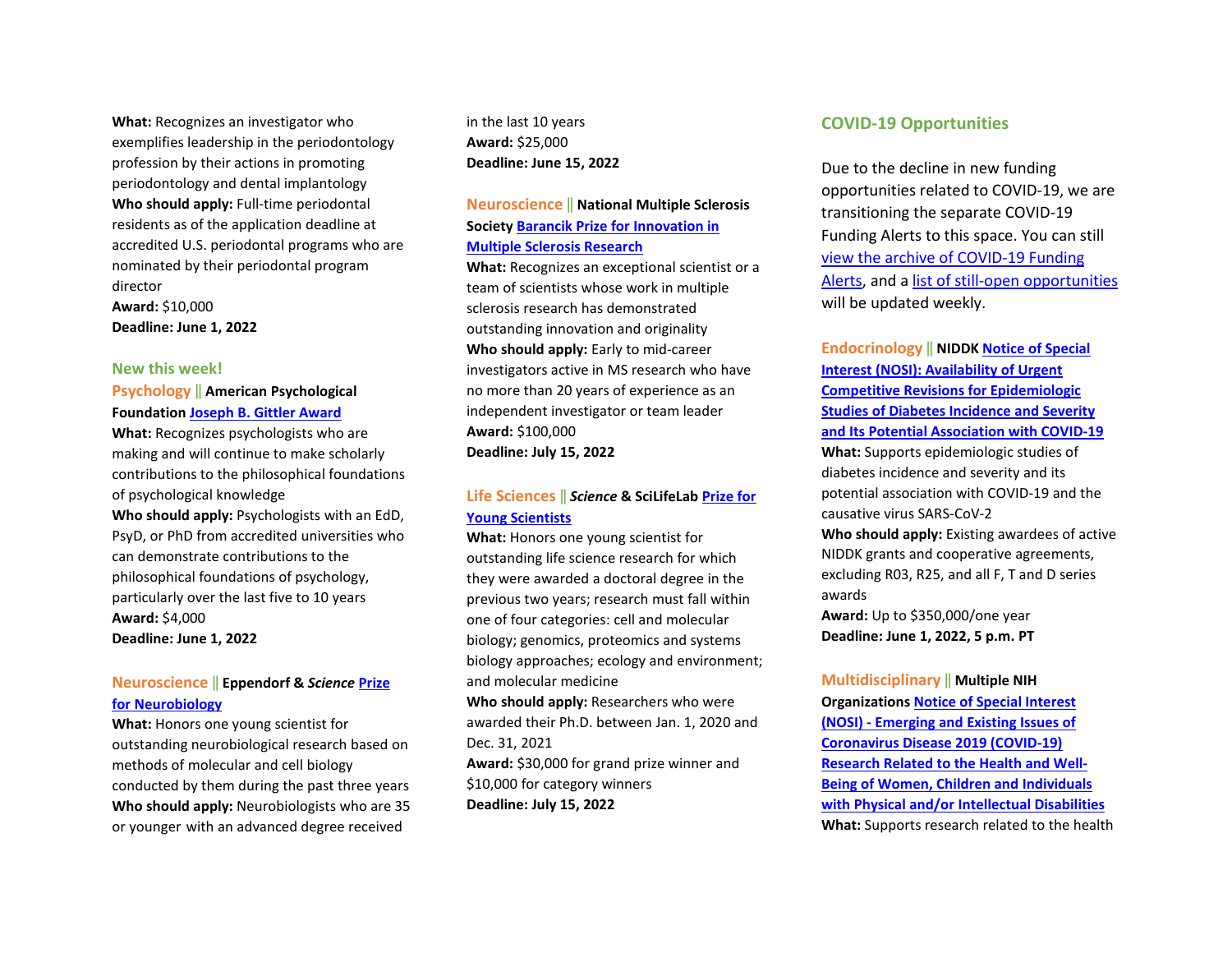of women, children and individuals with disabilities and existing COVID-related issues among pregnant and lactating people, infants, children and adolescents, and individuals with physical and intellectual disabilities **Who should apply:** Anyone with a research interest in COVID-19 and pregnant and lactating people, infants, children and adolescents, and individuals with physical and intellectual disabilities **Award:** Dependent upon FOA you apply through

**Deadline: Rolling from June 5, 2022, through June 6, 2024** 

#### **New this week!**

## **Substance Use** ‖ **NIAAA [Notice of Special](https://grants.nih.gov/grants/guide/notice-files/NOT-AA-22-012.html)  [Interest: Research on Alcohol and](https://grants.nih.gov/grants/guide/notice-files/NOT-AA-22-012.html)  [Coronavirus Disease \(COVID-19\) within the](https://grants.nih.gov/grants/guide/notice-files/NOT-AA-22-012.html)  [Mission of NIAAA](https://grants.nih.gov/grants/guide/notice-files/NOT-AA-22-012.html)**

**What:** Supports research on risks and outcomes associated with alcohol consumption, SARS-CoV-2 infection and the COVID-19 pandemic in the general population and among underserved populations **Who should apply:** Anyone with a research interest in COVID-19 and alcohol consumption **Award:** Dependent upon FOA **Deadline: Rolling from June 5, 2022, through March 5, 2024** 

**Environmental Health** ‖ **NIEH[S Notice of](https://grants.nih.gov/grants/guide/notice-files/NOT-ES-22-005.html)  [Special Interest \(NOSI\): Promoting Health,](https://grants.nih.gov/grants/guide/notice-files/NOT-ES-22-005.html)  [Safety, and Recovery Training for COVID-19](https://grants.nih.gov/grants/guide/notice-files/NOT-ES-22-005.html)  [Essential Workers and their Communities](https://grants.nih.gov/grants/guide/notice-files/NOT-ES-22-005.html)** 

**What:** Supports applicants to develop partnerships with local worker centers and community organizations specifically targeting under served and disadvantaged communities with higher than average COVID-19 transmission rates **Who should apply:** Existing awardees of NIH grants

**Award:** Up to \$400,000/by the end of the original project period **Deadline: June 6, 2022, 5 p.m. PT** 

#### **Immunology** ‖ **Pfizer and BioNTech [COVID-](https://cdn.pfizer.com/pfizercom/2022-02/2022%20VAC%20G%20COVID-19%20Vaccine%20Development%20for%20LMIC_0.pdf?uzs_X6OsunI1c9QpQUpj3JFOdqf89_dZ)[19 Vaccine Development for LMICs](https://cdn.pfizer.com/pfizercom/2022-02/2022%20VAC%20G%20COVID-19%20Vaccine%20Development%20for%20LMIC_0.pdf?uzs_X6OsunI1c9QpQUpj3JFOdqf89_dZ)**

**What:** Supports clinical studies designed to lead to approval and availability of new COVID-19 vaccines that are intended to protect large populations in a low- or middle-income country

**Who should apply:** Open globally, but preference will be given to organizations with a presence in a low- or middle-income country **Award:** Not specified/up to two years **Deadline: Rolling through Dec. 31, 2022** 

## **NIH Federal Opportunities**

This week the NIH released funding opportunities concerning [rheumatology,](https://grants.nih.gov/grants/guide/WeeklyIndexMobile.cfm?WeekEnding=04-29-2022)  [aging and HIV.](https://grants.nih.gov/grants/guide/WeeklyIndexMobile.cfm?WeekEnding=04-29-2022) We've highlighted some opportunities of potential interest below.

**Multidisciplinary** ‖ **Multiple NIH Organization[s Education Program on](https://grants.nih.gov/grants/guide/pa-files/PAR-22-146.html)** 

#### **[Translational Devices \(R25 Clinical Trial Not](https://grants.nih.gov/grants/guide/pa-files/PAR-22-146.html)  [Allowed\)](https://grants.nih.gov/grants/guide/pa-files/PAR-22-146.html)**

**What:** Funding to develop and implement a short course focused on steps required for successful neural medical device development, translation, and commercialization; common technical and strategic challenges; and bestpractices and resources for each stage in the process

**Who should apply:** Established investigators in the scientific area in which the application is targeted who are capable of providing both administrative and scientific leadership to the development and implementation of the proposed program

**Award:** Up to \$1.25 million/up to five years **Deadline:** *LOI due:* **June 29, 2022** *(LOI not required but highly encouraged***);** *Application due:* **July 29, 2022, 5 p.m. PT**

## **Multidisciplinary** ‖ **NIH Common Fun[d NIH](https://grants.nih.gov/grants/guide/rfa-files/RFA-RM-22-021.html)  [Director's Early Independence Awards \(DP5](https://grants.nih.gov/grants/guide/rfa-files/RFA-RM-22-021.html)  [Clinical Trial Optional\)](https://grants.nih.gov/grants/guide/rfa-files/RFA-RM-22-021.html)**

**What:** Supports exceptional junior investigators who wish to pursue independent research soon after completion of their terminal doctoral degree or post-graduate clinical training, thereby forgoing the traditional post-doctoral training period and accelerating their entry into an independent research career

**Who should apply:** PIs who received their terminal doctoral degree or end of postgraduate clinical training between June 1, 2021, and September 30, 2023; [further](https://grants.nih.gov/grants/guide/rfa-files/RFA-RM-22-021.html#_Section_III._Eligibility)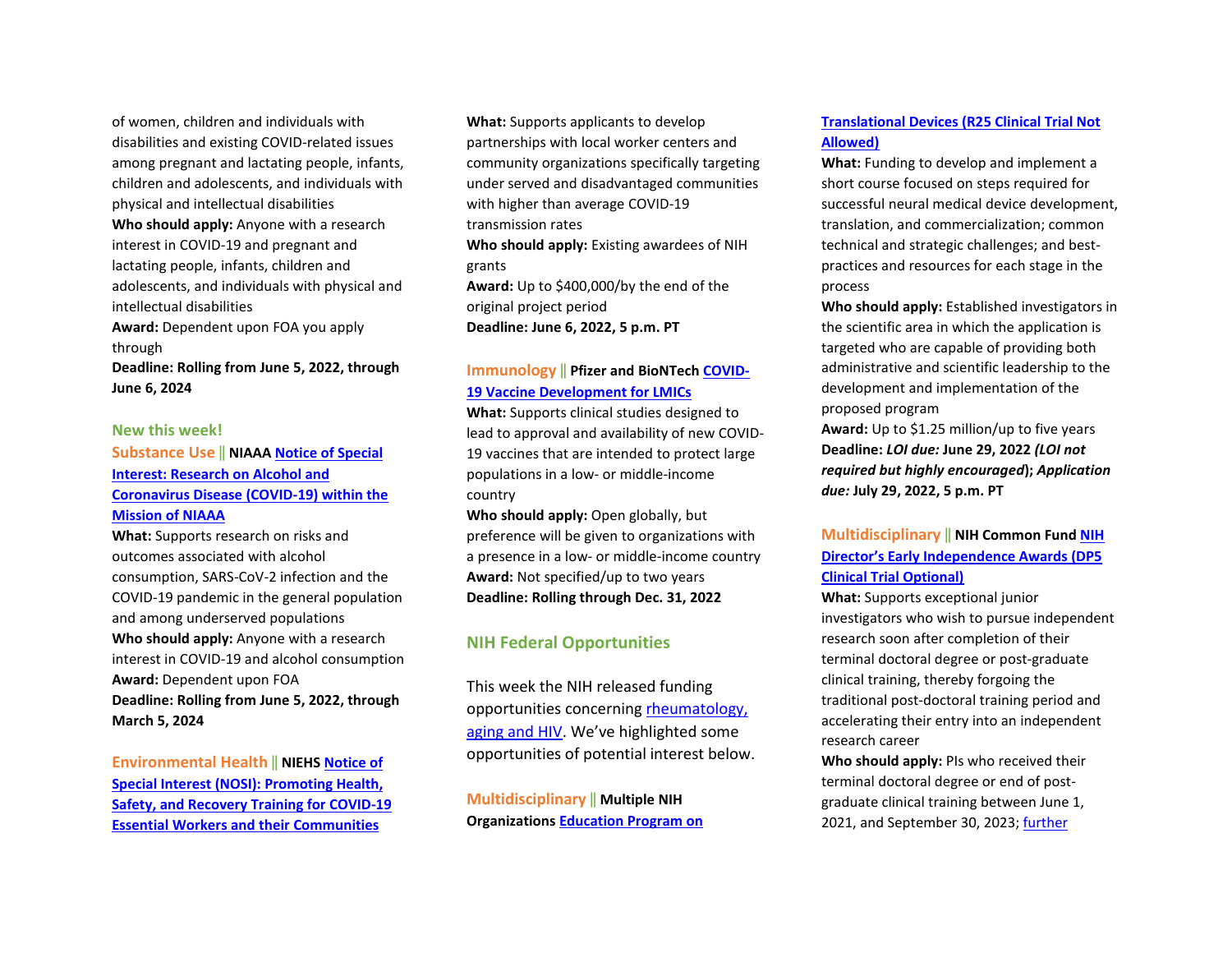#### [eligibility info in FOA](https://grants.nih.gov/grants/guide/rfa-files/RFA-RM-22-021.html#_Section_III._Eligibility)

**Award:** Up to \$1.25 million/up to five years **Deadline:** *LOI due:* **Aug. 2, 2022** *(LOI not required but highly encouraged***);** *Application due:* **Sept. 2, 2022, 5 p.m. PT**

#### Administrative Supplements

**Infectious Disease** ‖ **NIAID [Notice of Special](https://grants.nih.gov/grants/guide/notice-files/NOT-AI-22-048.html)  [Interest \(NOSI\): Administrative Supplements](https://grants.nih.gov/grants/guide/notice-files/NOT-AI-22-048.html)  [for Lyme Disease and other Tickborne](https://grants.nih.gov/grants/guide/notice-files/NOT-AI-22-048.html)  [Illnesses](https://grants.nih.gov/grants/guide/notice-files/NOT-AI-22-048.html)**

#### Requests for Information

**Multidisciplinary** ‖ **NIH Common Fund [Request for Information \(RFI\): Challenges and](https://grants.nih.gov/grants/guide/notice-files/NOT-RM-22-012.html)  [Opportunities in Health and Science](https://grants.nih.gov/grants/guide/notice-files/NOT-RM-22-012.html)  [Communication Research](https://grants.nih.gov/grants/guide/notice-files/NOT-RM-22-012.html)**

**Multidisciplinary** ‖ **NIH Common Fund [Request for Information \(RFI\): Inviting](https://grants.nih.gov/grants/guide/notice-files/NOT-RM-22-013.html)  [Comments and Suggestions on the Potential](https://grants.nih.gov/grants/guide/notice-files/NOT-RM-22-013.html)  [Development of a Challenge Prize for](https://grants.nih.gov/grants/guide/notice-files/NOT-RM-22-013.html)  [Transformative Genome Editor Delivery](https://grants.nih.gov/grants/guide/notice-files/NOT-RM-22-013.html)  [Technologies](https://grants.nih.gov/grants/guide/notice-files/NOT-RM-22-013.html)**

**Other Federal and Local Opportunities** 

#### **Neuroscience** ‖ **DoD Multiple Sclerosis Research Program [Clinical Trial Award](https://cdmrp.army.mil/funding/msrp)**

**What:** Supports early-phase, proof-of-principle clinical trials to demonstrate feasibility or inform the design of more advanced trials and

larger-scale clinical trials at phase 1 or 2 that seek to show preliminary evidence of safety or efficacy in relevant patient populations **Who should apply:** Investigators at or above the level of assistant professor or equivalent **Award:** Up to \$4.5 million/up to four years **Deadline:** *Pre-application due:* **June 23, 2022, 2 p.m. PT;** *Application due:* **Oct. 3, 2022, 8:59 p.m. PT** 

## **Neuroscience** ‖ **DoD Multiple Sclerosis Research Program [Exploration -Hypothesis](https://cdmrp.army.mil/funding/msrp)  [Development Award](https://cdmrp.army.mil/funding/msrp)**

**What:** Supports the initial exploration of innovative, high-risk, high-gain, and potentially groundbreaking concepts in the multiple sclerosis research field

**Who should apply:** Investigators at or above the level of assistant professor or equivalent and independent investigators no more than five years from the start of their faculty position

**Award:** Up to \$250,000/up to two years **Deadline:** *Pre-application due:* **June 23, 2022, 2 p.m. PT;** *Application due:* **Oct. 3, 2022, 8:59 p.m. PT** 

## **Neuroscience** ‖ **DoD Multiple Sclerosis Research Program [Investigator-Initiated](https://cdmrp.army.mil/funding/msrp)  [Research Award](https://cdmrp.army.mil/funding/msrp)**

**What:** Supports highly rigorous, high-impact research with the potential to make an important contribution to multiple sclerosis research and patient care

**Who should apply:** Investigators at or above

the level of assistant professor or equivalent and independent investigators no more than five years from the start of their faculty position

**Award:** Up to \$1 million/up to three years **Deadline:** *Pre-application due:* **June 23, 2022, 2 p.m. PT;** *Application due:* **Oct. 3, 2022, 8:59 p.m. PT** 

## **Neuroscience** ‖ **DoD Multiple Sclerosis Research Program [Early Investigator Research](https://cdmrp.army.mil/funding/msrp)  [Award](https://cdmrp.army.mil/funding/msrp)**

**What:** Supports multiple sclerosis-focused research opportunities for individuals in the early stages of their careers

**Who should apply:** Investigators who are involved in a postdoctoral training or medical residency program, possess at least one and up to four years continuous postdoctoral research experience and can commit at least 50 percent of their effort toward project **Award:** Up to \$320,000/up to two years **Deadline:** *Pre-application due:* **Aug. 2, 2022, 2 p.m. PT;** *Application due:* **Oct. 3, 2022, 8:59 p.m. PT** 

## **Private Opportunities**

#### **Orthopedics** ‖ **American Orthopaedic Society for Sports Medicine [Grant Opportunities](https://www.sportsmed.org/research/grants)**

**What:** Seven research opportunities concerning the research of orthopedic sports medicine including clinical outcomes research, young investigator grants and osteoarthritis research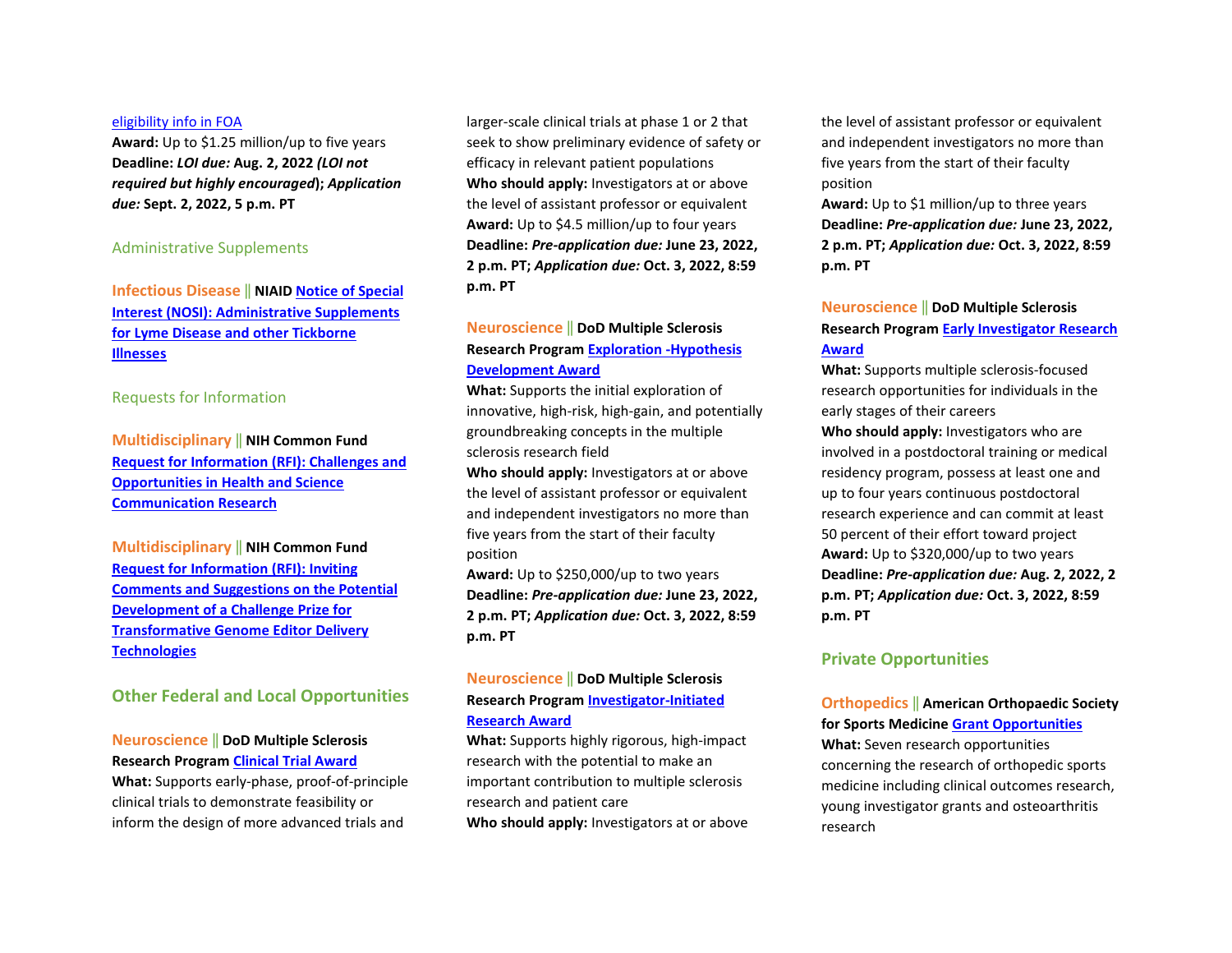**Who should apply:** Dependent upon opportunity **Award:** Between \$20,000 and \$150,000 **Deadline: Deadlines starting May 15, 2022 and running through Sept. 1, 2022** 

## **Mental Health** ‖ **Sozosei Foundation [Decriminalization of Mental Illness Grants](https://sozosei22q1r51.prod.oapi.com/media/66)**

**What:** Supports evidence-based programs and innovative (untested) approaches with the potential to disrupt the current practice of criminalizing mental illness and accelerate access to community-based mental health care **Who should apply:** Anyone with a research interest in decriminalizing mental illness **Award:** Between \$25,000 and \$300,000/up to two years

**Deadline:** *Statements of interest due:* **May 18, 2022, 8:59 p.m. PT;** *Applications due:* **July 6, 2022, 8:59 p.m. PT** 

## **Rheumatology** ‖ **Vasculitis Foundation [New](https://www.vasculitisfoundation.org/research/research-program/)  Investigator [Pilot Grants](https://www.vasculitisfoundation.org/research/research-program/)**

**What:** Supports pilot studies in vasculitis focused on etiology/pathogenesis, epidemiology, including genetics, diagnosis, including identification of disease subtypes, and treatment/management **Who should apply:** Anyone with a research interest in vasculitis who is five years or less from fellowship graduation **Award:** Up to \$50,000/up to two years **Deadline:** *LOI due:* **May 27, 2022;** *Applications due:* **Aug. 5, 2022**

#### **Cancer** ‖ **American Association for Cancer Research [Clinical Oncology Research \(CORE\)](https://www.aacr.org/grants/aacr-clinical-oncology-research-core-training-fellowships/)  [Training Fellowships](https://www.aacr.org/grants/aacr-clinical-oncology-research-core-training-fellowships/)**

**What:** Provides future academic clinicians with an industry-academic practicum and a training opportunity in drug development through onsite work at the facility of one of AACR's pharmaceutical industry partners **Who should apply:** PIs enrolled in an accredited hematology/oncology or radiation oncology fellowship program at an academic, medical, or research institution who have a medical degree and are not currently a candidate for a further doctoral degree **Award:** Up to \$100,000/up to one year **Deadline: May 31, 2022, 10 a.m. PT**

## **Multidisciplinary** ‖ **Patient-Centered Outcomes Research Institute [Targeted PFAs](https://www.pcori.org/blog/funding-opportunities-targeting-maternal-health-hypertension-management-and-more-open-may-3?utm_source=weeklyemail&utm_medium=email&utm_campaign=050322)  [Addressing Disparities](https://www.pcori.org/blog/funding-opportunities-targeting-maternal-health-hypertension-management-and-more-open-may-3?utm_source=weeklyemail&utm_medium=email&utm_campaign=050322)**

**What:** Funding for patient-centered outcomes research through two different opportunities that address disparities in these areas: hypertension management and control and postpartum mental health

**Who should apply:** Dependent upon funding opportunity

**Award:** Between \$5 million and \$15 million/up to five years

**Deadline:** *LOI due:* **June 1, 2022, 2 p.m. PT;**  *Full application due:* **Aug. 31, 2022, 2 p.m. PT** 

**Multidisciplinary** ‖ **Patient-Centered Outcomes Research Institute [Research](https://www.pcori.org/blog/funding-opportunities-targeting-maternal-health-hypertension-management-and-more-open-may-3?utm_source=weeklyemail&utm_medium=email&utm_campaign=050322)  [Funding](https://www.pcori.org/blog/funding-opportunities-targeting-maternal-health-hypertension-management-and-more-open-may-3?utm_source=weeklyemail&utm_medium=email&utm_campaign=050322)** 

**What:** Funding for patient-centered outcomes research through two funding categories: broad pragmatic studies on topics including racism in healthcare, aspirin to prevent preeclampsia and postpartum hemorrhage; and improving patient-centered outcomes research methods

**Who should apply:** Dependent upon funding opportunity

**Award:** Between \$750,000 and \$10 million/between three and five years **Deadline:** *LOI due:* **June 1, 2022, 2 p.m. PT;**  *Full application due:* **Aug. 31, 2022, 2 p.m. PT**

#### **Cancer** ‖ **WES Leukemia Research Foundation [Request for Proposals in Leukemia Research](https://www.wheneveryonesurvives.org/grant_application)**

**What:** Supports new and established investigators who are requesting support for laboratory, translational, or clinical research related to acute leukemia **Who should apply:** Anyone with a research interest in acute leukemia **Award:** Up to \$50,000/up to one year **Deadline: June 1, 2022**

## **Multidisciplinary** ‖ **Genentech [Health Equity](https://www.gene.com/good/giving/corporate-giving/rfp-genentech-2022-innovation-fund)  [and Diversity in STEM Innovation Fund](https://www.gene.com/good/giving/corporate-giving/rfp-genentech-2022-innovation-fund)**

**What:** Supports the major priorities of health equity and workforce diversity through three main aims: advancing health equity, promoting diversity in STEM and promoting diversity in undergraduate STEM pathways **Who should apply:** Funding organizations and initiatives led by people of color **Award:** Between \$150,000 and \$750,00/up to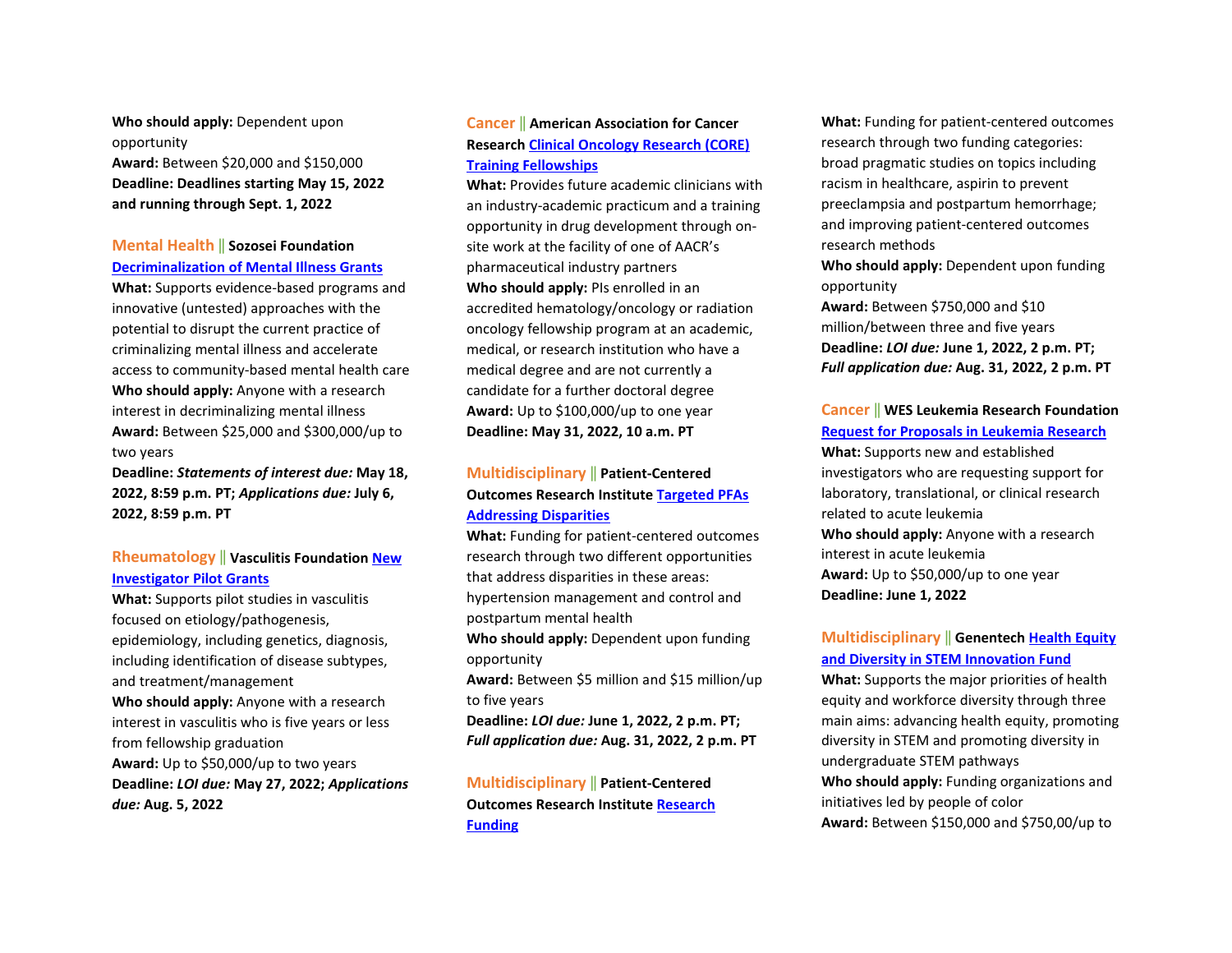#### three years

**Deadline: June 10, 2022, 11:59 p.m. PT**  *This organization is on th[e President's List;](https://o2.ohsu.edu/foundations/research-program-grants/ohsu-presidents-list/index.cfm)  submit a [notice of intent form](https://app.smartsheet.com/b/form?EQBCT=b4b914967b774308b1947bbf8ab27b15) before applying* 

#### **Cancer** ‖ **Prostate Cancer Foundation [TACTICAL Awards Targeting Mechanisms of](https://res.cloudinary.com/pcf/image/upload/v1651512650/2022_TACTICAL_Award_RFA_5.2.22_co3ajy.pdf)  [Lethal Prostate Cancer](https://res.cloudinary.com/pcf/image/upload/v1651512650/2022_TACTICAL_Award_RFA_5.2.22_co3ajy.pdf)**

**What:** Supports large-scale research projects concerning metastatic, lethal prostate cancer from qualified teams of academic scientists **Who should apply:** A team of at least five investigators, including two young investigators; [additional eligibility](https://res.cloudinary.com/pcf/image/upload/v1651512650/2022_TACTICAL_Award_RFA_5.2.22_co3ajy.pdf)  [requirements in RFA](https://res.cloudinary.com/pcf/image/upload/v1651512650/2022_TACTICAL_Award_RFA_5.2.22_co3ajy.pdf)  **Award:** Up to \$10 million/three years

**Deadline:** *LOI due:* **June 20, 2022;** *Applications due:* **Sept. 9, 2022, noon PT** 

## **Multidisciplinary** ‖ **Patient-Centered Outcomes Research Institute [Implementation](https://www.pcori.org/blog/funding-opportunities-targeting-maternal-health-hypertension-management-and-more-open-may-3?utm_source=weeklyemail&utm_medium=email&utm_campaign=050322)  [Funding](https://www.pcori.org/blog/funding-opportunities-targeting-maternal-health-hypertension-management-and-more-open-may-3?utm_source=weeklyemail&utm_medium=email&utm_campaign=050322)**

**What:** Funding for patient-centered outcomes research through two different opportunities studying these topics: Implementation of effective shared decision making approaches in practice settings and implementation of findings from PCORI's major research investments

**Who should apply:** Dependent upon funding opportunity

**Award:** Between \$1.5 and \$2.5 million/up to three years

**Deadline:** *LOI due:* **June 21, 2022, 2 p.m. PT;**  *Full application due:* **Aug. 31, 2022, 2 p.m. PT**

## **Immunology** ‖ **Human Vaccines Project [Michelson Prizes: Next Generation Grants](https://www.humanvaccinesproject.org/michelson-prizes/)**

**What:** Supports researchers applying disruptive concepts and inventive processes to advance human immunology, vaccine discovery, and immunotherapy research for major global diseases

**Who should apply:** Early career independent investigators, postdoctoral fellows, clinical fellows (including residents and interns), and other researchers currently in training positions who are age 35 or younger at the time of submission **Award:** Up to \$150,000/not specified **Deadline: June 26, 2022** 

## **Previously Published Opportunities**

#### *Federal*

#### **May 2022**

**Multidisciplinary** ‖ **DoD Peer Reviewed Medical Research Progra[m Clinical Trial](https://cdmrp.army.mil/funding/prmrp)  [Award](https://cdmrp.army.mil/funding/prmrp)** *Pre-application due: May 6, 2022, 2 p.m. PT; Application due: Aug. 12, 2022, 8:59 p.m. PT* 

**Multidisciplinary** ‖ **DoD Peer Reviewed Medical Research Progra[m Focused Program](https://cdmrp.army.mil/funding/prmrp)  [Award](https://cdmrp.army.mil/funding/prmrp)** *Pre-application due: May 6, 2022, 2 p.m. PT; Application due: Aug. 12, 2022, 8:59 p.m. PT*

**Neuroscience** ‖ **Multiple NIH Organizations [BRAIN Initiative: Development of Novel Tools](https://grants.nih.gov/grants/guide/rfa-files/RFA-MH-22-115.html)  [to Probe Cell-Specific and Circuit-Specific](https://grants.nih.gov/grants/guide/rfa-files/RFA-MH-22-115.html)  [Processes in Human and Non-Human Primate](https://grants.nih.gov/grants/guide/rfa-files/RFA-MH-22-115.html)  [Brain \(UG3/UH3 Clinical Trial Optional\)](https://grants.nih.gov/grants/guide/rfa-files/RFA-MH-22-115.html)** *LOI due: May 7, 2022 (LOI not required but highly encouraged); Application due: June 7, 2022, 8:59 p.m. PT*

**Cancer** ‖ **NC[I Exploratory Grants in Cancer](https://grants.nih.gov/grants/guide/pa-files/PAR-21-341.html)  [Control \(R21 Clinical Trial Optional\)](https://grants.nih.gov/grants/guide/pa-files/PAR-21-341.html)** *LOI due: May 7, 2022 (LOI not required but highly encouraged); Application due: June 7, 2022, 5 p.m. PT*

**Multidisciplinary** ‖ **NHLBI [Notice of Special](https://grants.nih.gov/grants/guide/notice-files/NOT-HL-21-025.html)  [Interest \(NOSI\): Examining Effects of HIV Pre-](https://grants.nih.gov/grants/guide/notice-files/NOT-HL-21-025.html)[Exposure Prophylaxis \(PrEP\) on Heart, Lung,](https://grants.nih.gov/grants/guide/notice-files/NOT-HL-21-025.html)  [Blood, and Sleep Function](https://grants.nih.gov/grants/guide/notice-files/NOT-HL-21-025.html)** *Deadline: Open from May 7, 2022 through May 8, 2025*

**Multidisciplinary** ‖ **NCI and OD[P Center for](https://grants.nih.gov/grants/guide/rfa-files/RFA-OD-22-002.html)  [Rapid Surveillance of Tobacco \(CRST\) to](https://grants.nih.gov/grants/guide/rfa-files/RFA-OD-22-002.html)  [Assess Changes in Use Behaviors, Product](https://grants.nih.gov/grants/guide/rfa-files/RFA-OD-22-002.html)  Marketing, [and the Marketplace \(U01 Clinical](https://grants.nih.gov/grants/guide/rfa-files/RFA-OD-22-002.html)  [Trial Not Allowed\)](https://grants.nih.gov/grants/guide/rfa-files/RFA-OD-22-002.html)** *Application due: May 8, 2022, 5 p.m. PT* 

**Multidisciplinary** ‖ **Multiple NIH Organizations [HEAL Initiative: Team Research for Initial](https://grants.nih.gov/grants/guide/rfa-files/RFA-NS-22-052.html)  [Translational Efforts in Non-addictive](https://grants.nih.gov/grants/guide/rfa-files/RFA-NS-22-052.html)  [Analgesic Therapeutics Development \[Small](https://grants.nih.gov/grants/guide/rfa-files/RFA-NS-22-052.html)  [Molecules and Biologics\] \(U19 Clinical Trial](https://grants.nih.gov/grants/guide/rfa-files/RFA-NS-22-052.html)  [Not Allowed\)](https://grants.nih.gov/grants/guide/rfa-files/RFA-NS-22-052.html)** *LOI due: May 9, 2022 (LOI not required but highly encouraged); Application*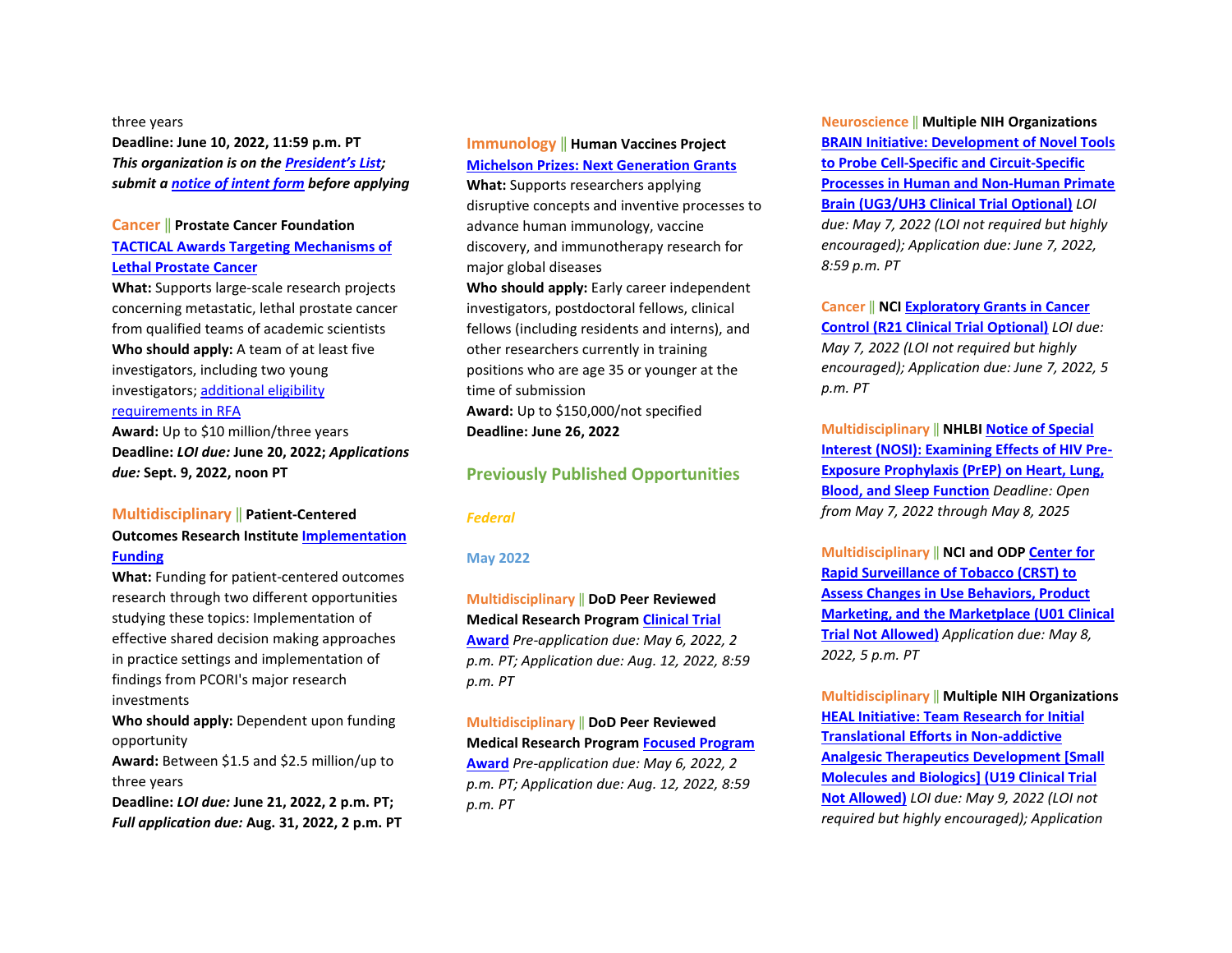*due: June 9, 2022, 5 p.m. PT*

**HIV/AIDS** ‖ **NIDA, NIMH and OBSSR Advancing communication strategies to support future HIV vaccine use [\(R01 Clinical Trial Optional\)](https://grants.nih.gov/grants/guide/rfa-files/RFA-MH-22-170.html) and [\(R21 Clinical Trial Optional\)](https://grants.nih.gov/grants/guide/rfa-files/RFA-MH-22-171.html)** *Application due: May 10, 2022, 5 p.m. PT* 

**Immunology** ‖ **NIAID Nonhuman Primate Transplantation Tolerance Cooperative Study Grou[p \(U01 Clinical Trial Not Allowed\)](https://grants.nih.gov/grants/guide/rfa-files/RFA-AI-22-002.html) and [\(U19 Clinical Trial Not Allowed\)](https://grants.nih.gov/grants/guide/rfa-files/RFA-AI-22-003.html)** *Application due: May 13, 2022, 8:59 p.m. PT* 

**Multidisciplinary** ‖ **Multiple NIH Organizations [BRAIN Initiative: Exploratory Team-Research](https://grants.nih.gov/grants/guide/rfa-files/RFA-NS-22-028.html)  [BRAIN Circuit Programs - eTeamBCP \(U01](https://grants.nih.gov/grants/guide/rfa-files/RFA-NS-22-028.html)  [Clinical Trials Optional\)](https://grants.nih.gov/grants/guide/rfa-files/RFA-NS-22-028.html)** *LOI due: May 14, 2022 (LOI not required but highly encouraged); Application due: June 14, 2022, 5 p.m. PT* 

**Multidisciplinary** ‖ **Multiple NIH Organizations [Tobacco Centers of Regulatory Science](https://grants.nih.gov/grants/guide/rfa-files/RFA-OD-22-004.html)  [\(TCORS\) for Research Relevant to the Family](https://grants.nih.gov/grants/guide/rfa-files/RFA-OD-22-004.html)  [Smoking Prevention and Tobacco Control Act](https://grants.nih.gov/grants/guide/rfa-files/RFA-OD-22-004.html)  [\(U54 Clinical Trial Optional\)](https://grants.nih.gov/grants/guide/rfa-files/RFA-OD-22-004.html)** *LOI due: May 14, 2022 (LOI not required but highly encouraged); Application due: July 14, 2022, 5 p.m. PT*

**Multidisciplinary** ‖ **NIGM[S National and](https://grants.nih.gov/grants/guide/pa-files/PAR-22-065.html)  [Regional Resources \(R24 - Clinical Trial Not](https://grants.nih.gov/grants/guide/pa-files/PAR-22-065.html)  [Allowed\)](https://grants.nih.gov/grants/guide/pa-files/PAR-22-065.html)** *LOI due: May 14, 2022 (LOI not required but highly encouraged); Application due: June 14, 2022, 5 p.m. PT*

**Multidisciplinary** ‖ **Multiple NIH Organizations Accelerating the Pace of Child Health Research Using Existing Data from the Adolescent Brain Cognitive Development (ABCD) Stud[y \(R01-Clinical Trial Not Allowed\)](https://grants.nih.gov/grants/guide/pa-files/PAR-22-137.html) and [\(R21-Clinical Trial Not Allowed\)](https://grants.nih.gov/grants/guide/pa-files/PAR-22-138.html)** *LOI due: May 16 (R21), 2022 (LOI not required but highly encouraged); Application due: June 5 (R01) or 16 (R21), 2022, 5 p.m. PT*

**Pulmonology** ‖ **NHLBI and NIGMS [ARDS,](https://grants.nih.gov/grants/guide/rfa-files/RFA-HL-23-001.html)  [Pneumonia, and Sepsis Phenotyping](https://grants.nih.gov/grants/guide/rfa-files/RFA-HL-23-001.html)  [Consortium Clinical Centers \(U01 Clinical Trial](https://grants.nih.gov/grants/guide/rfa-files/RFA-HL-23-001.html)  [Not Allowed\)](https://grants.nih.gov/grants/guide/rfa-files/RFA-HL-23-001.html) and [ARDS, Pneumonia, and](https://grants.nih.gov/grants/guide/rfa-files/RFA-HL-23-002.html)  [Sepsis Phenotyping Consortium Coordinating](https://grants.nih.gov/grants/guide/rfa-files/RFA-HL-23-002.html)  [Center \(U01 Clinical Trial Not Allowed\)](https://grants.nih.gov/grants/guide/rfa-files/RFA-HL-23-002.html)** *LOI due: May 17, 2022 (LOI not required but highly encouraged); Application due: June 17, 2022, 8:59 p.m. PT*

**Neuroscience** ‖ **DoD Epilepsy Research Program [Idea Development Award](https://cdmrp.army.mil/funding/erp)** *Preapplication due: May 19, 2022, 2 p.m. PT; Application due: June 23, 2022, 8:59 p.m. PT* 

**Neuroscience** ‖ **DoD Epilepsy Research Program [Research Partnership Award](https://cdmrp.army.mil/funding/erp)** *Preapplication due: May 19, 2022, 2 p.m. PT; Application due: June 23, 2022, 8:59 p.m. PT* 

**Neuroscience** ‖ **DoD Epilepsy Research Program [Virtual Post-Traumatic Epilepsy](https://cdmrp.army.mil/funding/erp)  [Research Center \(P-TERC\)](https://cdmrp.army.mil/funding/erp)** *Pre-application due: May 19, 2022, 2 p.m. PT; Application due: June 23, 2022, 8:59 p.m. PT* 

**Neuroscience** ‖ **DoD Epilepsy Research Program [Virtual Post-Traumatic Epilepsy](https://cdmrp.army.mil/funding/erp)  [Research Center Faculty Award](https://cdmrp.army.mil/funding/erp)** *Preapplication due: May 19, 2022, 2 p.m. PT; Application due: June 23, 2022, 8:59 p.m. PT*

**Immunology** ‖ **NIAI[D Host Immunity](https://grants.nih.gov/grants/guide/rfa-files/RFA-AI-22-001.html) and [Novel Immunization Strategies](https://grants.nih.gov/grants/guide/rfa-files/RFA-AI-22-001.html)  for** *[Clostridioides difficile](https://grants.nih.gov/grants/guide/rfa-files/RFA-AI-22-001.html)* **Infection (CDI) (U19 [Clinical Trial Not Allowed\)](https://grants.nih.gov/grants/guide/rfa-files/RFA-AI-22-001.html)** *Application due: May 20, 2022, 5 p.m. PT*

**Mental Health** ‖ **NIMH [Pilot Practice-based](https://grants.nih.gov/grants/guide/rfa-files/RFA-MH-22-120.html)  [Research for Primary Care Suicide Prevention](https://grants.nih.gov/grants/guide/rfa-files/RFA-MH-22-120.html)  [\(R34 Clinical Trial Optional\)](https://grants.nih.gov/grants/guide/rfa-files/RFA-MH-22-120.html)** *LOI due: May 20, 2022 (LOI not required but highly encouraged); Application due: June 21, 2022, 5 p.m. PT*

**Neuroscience** ‖ **DoD Autism Research Program [Career Development Award](https://cdmrp.army.mil/funding/arp)** *Preapplication due: May 23, 2022, 2 p.m. PT; Application due: Aug. 18, 2022, 8:59 p.m. PT* 

**Neuroscience** ‖ **DoD Autism Research Program [Clinical Trial Award](https://cdmrp.army.mil/funding/arp)** *Pre-application due: May 23, 2022, 2 p.m. PT; Application due: Aug. 18, 2022, 8:59 p.m. PT* 

**Neuroscience** ‖ **DoD Autism Research Program [Idea Development Award](https://cdmrp.army.mil/funding/arp)** *Preapplication due: May 23, 2022, 2 p.m. PT; Application due: Aug. 18, 2022, 8:59 p.m. PT* 

**Neuroscience** ‖ **DoD Spinal Cord**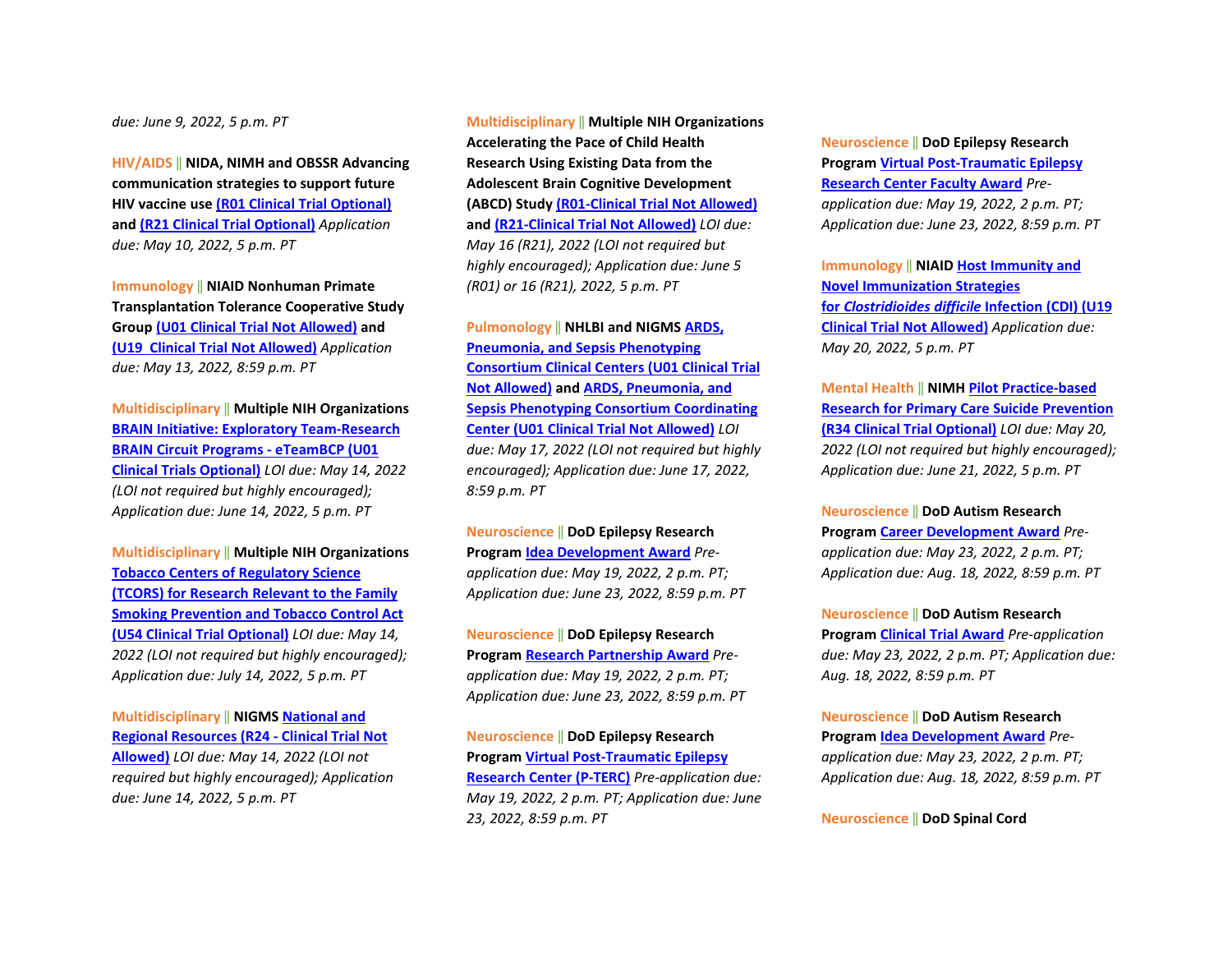**Injury Research Progra[m Clinical Trial Award](https://cdmrp.army.mil/funding/scirp)** *Pre-application due: May 23, 2022, 2 p.m. PT; Application due: Sept. 2, 2022, 8:59 p.m. PT* 

#### **Neuroscience** ‖ **DoD Spinal Cord**

**Injury Research Progra[m Investigator-](https://cdmrp.army.mil/funding/scirp)[Initiated Research Award](https://cdmrp.army.mil/funding/scirp)** *Pre-application due: May 23, 2022, 2 p.m. PT; Application due: Sept. 2, 2022, 8:59 p.m. PT* 

#### **Neuroscience** ‖ **DoD Spinal Cord**

**Injury Research Progra[m Translational](https://cdmrp.army.mil/funding/scirp)  [Research Award](https://cdmrp.army.mil/funding/scirp)** *Pre-application due: May 23, 2022, 2 p.m. PT; Application due: Sept. 2, 2022, 8:59 p.m. PT*

## **Multidisciplinary** ‖ **Multiple NIH Organizations [Myalgic Encephalomyelitis/Chronic Fatigue](https://grants.nih.gov/grants/guide/rfa-files/RFA-NS-22-019.html)  [Syndrome \(ME/CFS\) Collaborative Research](https://grants.nih.gov/grants/guide/rfa-files/RFA-NS-22-019.html)  [Centers \(CRCs\) \(U54, Basic Experimental](https://grants.nih.gov/grants/guide/rfa-files/RFA-NS-22-019.html)  [Studies Involving Humans Allowed\)](https://grants.nih.gov/grants/guide/rfa-files/RFA-NS-22-019.html) an[d Data](https://grants.nih.gov/grants/guide/rfa-files/RFA-NS-22-020.html)  [Management and Coordinating Center](https://grants.nih.gov/grants/guide/rfa-files/RFA-NS-22-020.html)  [\(DMCC\) for the Myalgic](https://grants.nih.gov/grants/guide/rfa-files/RFA-NS-22-020.html)  [Encephalomyelitis/Chronic Fatigue Syndrome](https://grants.nih.gov/grants/guide/rfa-files/RFA-NS-22-020.html)  [\(ME/CFS\) Collaborative Research Centers](https://grants.nih.gov/grants/guide/rfa-files/RFA-NS-22-020.html)  [\(CRC\) \(U24 Basic Experimental Studies with](https://grants.nih.gov/grants/guide/rfa-files/RFA-NS-22-020.html)  [Humans Required\)](https://grants.nih.gov/grants/guide/rfa-files/RFA-NS-22-020.html)** *Application due: May 24, 2022, 5 p.m. PT*

**Cancer** ‖ **DoD Peer Reviewed Cancer Research Program [Idea Award](https://cdmrp.army.mil/funding/prcrp)** *Pre-application due: May 25, 2022, 2 p.m. PT; Application due: Sept. 7,* 

#### *2022, 8:59 p.m. PT*

**Cancer** ‖ **DoD Peer Reviewed Cancer Research Program [Impact Award](https://cdmrp.army.mil/funding/prcrp)** *Pre-application due: May 25, 2022, 2 p.m. PT; Application due: Sept. 7, 2022, 8:59 p.m. PT*

#### **Rheumatology** ‖ **DoD Tick-Borne Disease Research Program [Idea Development Award](https://cdmrp.army.mil/pubs/press/2022/22tbdrppreann)**

*Pre-application due: May 26, 2022, 2 p.m. PT; Application due: Aug. 25, 2022, 8:59 p.m. PT* 

#### **Rheumatology** ‖ **DoD Tick-Borne Disease Research Program [Therapeutic/Diagnostic](https://cdmrp.army.mil/pubs/press/2022/22tbdrppreann)**

**[Idea Award](https://cdmrp.army.mil/pubs/press/2022/22tbdrppreann)** *Pre-application due: May 26, 2022, 2 p.m. PT; Application due: Aug. 25, 2022, 8:59 p.m. PT*

## **Multidisciplinary** ‖ **Multiple NIH Organizations [Bioengineering Partnerships with Industry](https://grants.nih.gov/grants/guide/pa-files/PAR-22-123.html)  [\(U01 Clinical Trial Optional\)](https://grants.nih.gov/grants/guide/pa-files/PAR-22-123.html)** *Application due: May 26, 2022, 5 p.m. PT*

#### **June 2022**

**Multidisciplinary** ‖ **Multiple NIH Organizations [BRAIN Initiative: Targeted BRAIN Circuits](https://grants.nih.gov/grants/guide/rfa-files/RFA-NS-22-026.html)  [Projects- TargetedBCP \(R01 Clinical Trial Not](https://grants.nih.gov/grants/guide/rfa-files/RFA-NS-22-026.html)  [Allowed\)](https://grants.nih.gov/grants/guide/rfa-files/RFA-NS-22-026.html) an[d BRAIN Initiative: Targeted](https://grants.nih.gov/grants/guide/rfa-files/RFA-NS-22-027.html#_Part_1._Overview)  [BRAIN Circuits Planning Projects –](https://grants.nih.gov/grants/guide/rfa-files/RFA-NS-22-027.html#_Part_1._Overview)  [TargetedBCPP \(R34 Clinical Trials Not](https://grants.nih.gov/grants/guide/rfa-files/RFA-NS-22-027.html#_Part_1._Overview)  [Allowed\)](https://grants.nih.gov/grants/guide/rfa-files/RFA-NS-22-027.html#_Part_1._Overview)** *LOI due: June 1, 2022 (LOI not required but highly encouraged); Application due: July 1, 2022, 8:59 p.m. PT*

**Multidisciplinary** ‖ **Multiple NIH Organizations [INvestigation of Co-occurring conditions](https://grants.nih.gov/grants/guide/rfa-files/RFA-OD-22-007.html)  [across the Lifespan to Understand Down](https://grants.nih.gov/grants/guide/rfa-files/RFA-OD-22-007.html)  [syndromE \(INCLUDE\) Clinical Trial Readiness](https://grants.nih.gov/grants/guide/rfa-files/RFA-OD-22-007.html)  [\(R21 Clinical Trial Not](https://grants.nih.gov/grants/guide/rfa-files/RFA-OD-22-007.html) Allowed)** *Deadline: LOI due: June 1, 2022 (LOI not required but highly encouraged); Application due: July 1, 2022, 5 p.m. PT*

**Multidisciplinary** ‖ **NIDDK [High Impact,](https://grants.nih.gov/grants/guide/pa-files/PAR-22-069.html)  [Interdisciplinary Science in NIDDK Research](https://grants.nih.gov/grants/guide/pa-files/PAR-22-069.html)  [Areas \(RC2 Clinical Trial Optional\)](https://grants.nih.gov/grants/guide/pa-files/PAR-22-069.html)** *Application due: June 1, 2022, 5 p.m. PT* 

## **Cancer** ‖ **DoD Kidney Cancer Research Program [Idea Development Award](https://cdmrp.army.mil/pubs/press/2022/22kcrppreann)** *Preapplication due: June 2, 2022, 2 p.m. PT; Application due: Oct. 6, 2022, 8:59 p.m. PT*

#### **Cancer** ‖ **DoD Kidney Cancer Research**

**Program [Translational Research Partnership](https://cdmrp.army.mil/pubs/press/2022/22kcrppreann)  [Award](https://cdmrp.army.mil/pubs/press/2022/22kcrppreann)** *Pre-application due: June 2, 2022, 2 p.m. PT; Application due: Oct. 6, 2022, 8:59 p.m. PT* 

#### **Cancer** ‖ **DoD Prostate Cancer Research Program [Exploration – Hypothesis](https://cdmrp.army.mil/pubs/press/2022/22pcrppreann)**

**[Development Award](https://cdmrp.army.mil/pubs/press/2022/22pcrppreann)** *Pre-application due: June 2, 2022, 2 p.m. PT; Application due: June 23, 2022, 8:59 p.m. PT*

**Multidisciplinary** ‖ **Multiple NIH Organizations [Leveraging Health Information Technology](https://grants.nih.gov/grants/guide/pa-files/PAR-22-145.html)  [\(Health IT\) to Address and Reduce Health](https://grants.nih.gov/grants/guide/pa-files/PAR-22-145.html)**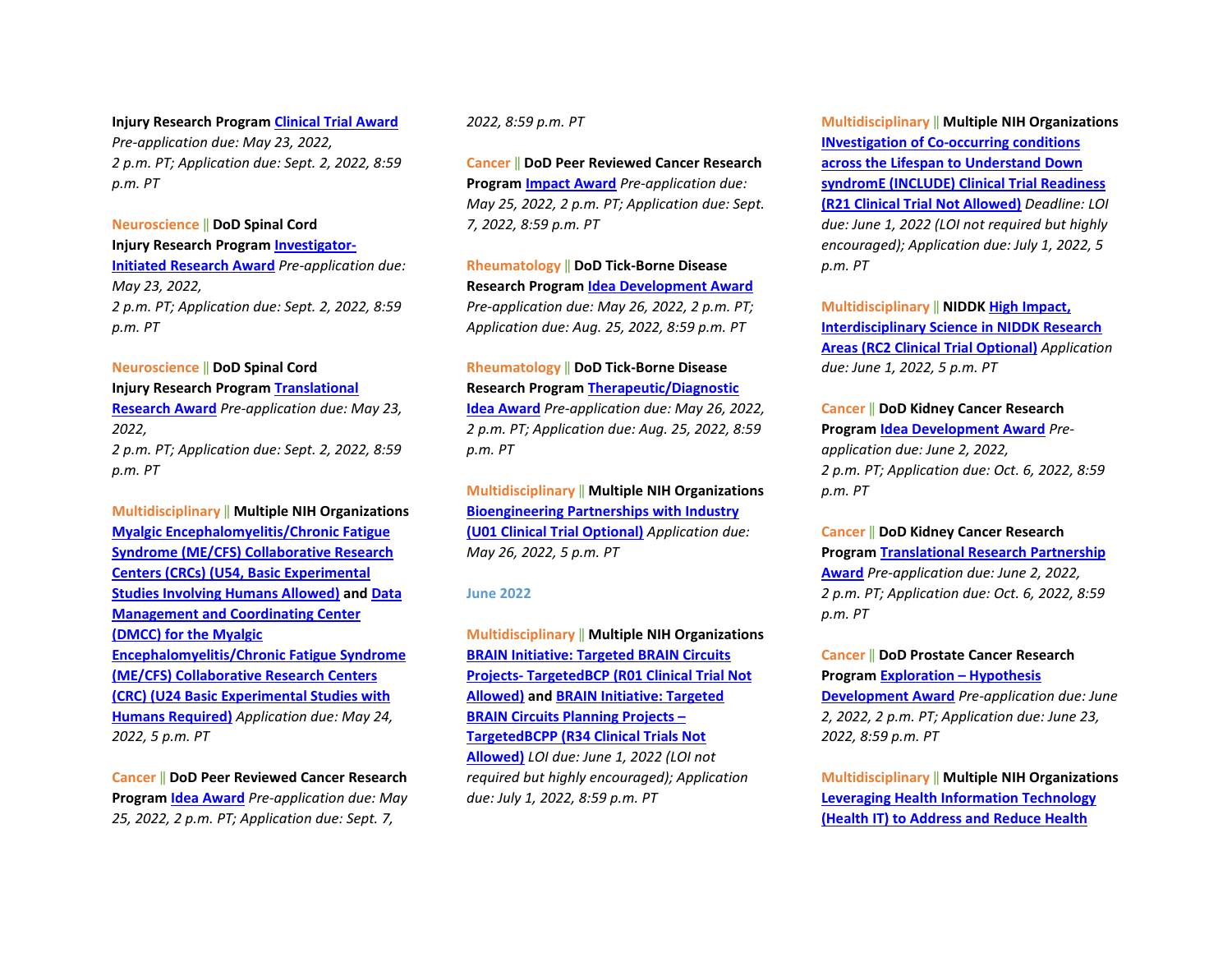**[Care Disparities \(R01 Clinical Trial Optional\)](https://grants.nih.gov/grants/guide/pa-files/PAR-22-145.html)** *Application due: June 5, 2022, 5 p.m. PT*

**Multidisciplinary** ‖ **Multiple NIH Organizations [Risk and Protective Factors of Family Health](https://grants.nih.gov/grants/guide/pa-files/PAR-21-358.html)  [and Family Level Interventions \(R01 - Clinical](https://grants.nih.gov/grants/guide/pa-files/PAR-21-358.html)  [Trial Optional\)](https://grants.nih.gov/grants/guide/pa-files/PAR-21-358.html)** *Deadline: June 5, 2022, 5 p.m. PT*

**Cancer** ‖ **NC[I Cancer Tissue Engineering](https://grants.nih.gov/grants/guide/pa-files/PAR-22-099.html)  [Collaborative: Enabling Biomimetic Tissue-](https://grants.nih.gov/grants/guide/pa-files/PAR-22-099.html)[Engineered Technologies for Cancer Research](https://grants.nih.gov/grants/guide/pa-files/PAR-22-099.html)  [\(R01 Clinical Trial Optional\)](https://grants.nih.gov/grants/guide/pa-files/PAR-22-099.html)** *Application due: June 5, 2022, 8:59 p.m. PT*

**Multidisciplinary** ‖ **NCI, NIA and NIGMS [Focused Technology Research and](https://grants.nih.gov/grants/guide/pa-files/PAR-22-127.html)  [Development \(R01 Clinical Trial Not Allowed\)](https://grants.nih.gov/grants/guide/pa-files/PAR-22-127.html) and [Technology Development Research for](https://grants.nih.gov/grants/guide/pa-files/PAR-22-126.html)  [Establishing Feasibility and Proof of Concept](https://grants.nih.gov/grants/guide/pa-files/PAR-22-126.html)  [\(R21 - Clinical Trial Not Allowed\)](https://grants.nih.gov/grants/guide/pa-files/PAR-22-126.html)** *Deadline: June 5 (R01) or 16 (R21), 2022, 5 p.m. PT*

**Multidisciplinary** ‖ **NCI and NIDCR Microbialbased Cancer Imaging and Therapy - Bugs as Drugs [\(R01 Clinical Trial Not Allowed\)](https://grants.nih.gov/grants/guide/pa-files/PAR-22-085.html) and [\(R21 Clinical Trial Not Allowed\)](https://grants.nih.gov/grants/guide/pa-files/PAR-22-086.html)** *Deadline: R01 due: June 5, 2022, 5 p.m. PT; R21 due: June 16, 2022, 5 p.m. PT*

**Substance Use** ‖ **NIAA[A Notice of Special](https://grants.nih.gov/grants/guide/notice-files/NOT-AA-22-001.html)  [Interest \(NOSI\): Epidemiology and Prevention](https://grants.nih.gov/grants/guide/notice-files/NOT-AA-22-001.html)  [of Alcohol Misuse in Understudied Young](https://grants.nih.gov/grants/guide/notice-files/NOT-AA-22-001.html)  [Adult Populations; Military, Workforce, and](https://grants.nih.gov/grants/guide/notice-files/NOT-AA-22-001.html)  [Community College](https://grants.nih.gov/grants/guide/notice-files/NOT-AA-22-001.html)** *Deadline: Open from June* 

*5, 2022 through Sept. 8, 2025*

**Substance Use** ‖ **NIDA and ODP [Notice of](https://grants.nih.gov/grants/guide/notice-files/NOT-DA-23-001.html)  [Special Interest \(NOSI\): Research to Prevent](https://grants.nih.gov/grants/guide/notice-files/NOT-DA-23-001.html)  [Drug Use, Misuse and Addiction](https://grants.nih.gov/grants/guide/notice-files/NOT-DA-23-001.html)** *Deadline: Open from June 5, 2022 through May 8, 2025*

**Multidisciplinary** ‖ **NIH Common Fund [Somatic Mosaicism across Human Tissues](https://grants.nih.gov/grants/guide/rfa-files/RFA-RM-22-011.html)  [\(SMaHT\) Program: Tool Development Projects](https://grants.nih.gov/grants/guide/rfa-files/RFA-RM-22-011.html)  [\(UG3/UH3 Clinical Trial Not Allowed\)](https://grants.nih.gov/grants/guide/rfa-files/RFA-RM-22-011.html)** *LOI due: June 8, 2022 (LOI not required but highly encouraged); Application due: July 8, 2022, 5 p.m. PT*

**Aging** ‖ **NI[A Pharmacokinetic and](https://grants.nih.gov/grants/guide/rfa-files/RFA-AG-23-008.html)  [Pharmacodynamic \(PK/PD\) Studies of mTOR](https://grants.nih.gov/grants/guide/rfa-files/RFA-AG-23-008.html)  [Inhibitors on Aging-Related Indications \(U01](https://grants.nih.gov/grants/guide/rfa-files/RFA-AG-23-008.html)  [Clinical Trial Required\)](https://grants.nih.gov/grants/guide/rfa-files/RFA-AG-23-008.html)** *Application due: June 15, 2022, 5 p.m. PT* 

**Orthopedics** ‖ **DoD Peer Reviewed Orthopaedic Research Program [Applied](https://cdmrp.army.mil/prorp/default)  [Research Award](https://cdmrp.army.mil/prorp/default)** *Pre-application due: June 16, 2022, 2 p.m. PT; Application due: Sept. 13, 2022, 8:59 p.m. PT* 

**Orthopedics** ‖ **DoD Peer Reviewed Orthopaedic Research Program [Clinical](https://cdmrp.army.mil/prorp/default)  [Translational Research Award](https://cdmrp.army.mil/prorp/default)** *Pre-application due: June 16, 2022, 2 p.m. PT; Application due: Sept. 13, 2022, 8:59 p.m. PT* 

**Orthopedics** ‖ **DoD Peer Reviewed Orthopaedic Research Program [Clinical Trial](https://cdmrp.army.mil/prorp/default)**  **[Award](https://cdmrp.army.mil/prorp/default)** *Pre-application due: June 16, 2022, 2 p.m. PT; Application due: Sept. 13, 2022, 8:59 p.m. PT*

**Neuroscience** ‖ **DoD Alzheimer's Disease Research Program [Accelerating Diagnostics](https://cdmrp.army.mil/funding/prarp)  [Research Award](https://cdmrp.army.mil/funding/prarp)** *Pre-application due: June 17, 2022, 2 p.m. PT; Application due: July 25, 2022, 8:59 p.m. PT* 

**Neuroscience** ‖ **DoD Alzheimer's Disease Research Program [Investigator-Initiated](https://cdmrp.army.mil/funding/prarp)  [Research Award](https://cdmrp.army.mil/funding/prarp)** *Pre-application due: June 17, 2022, 2 p.m. PT; Application due: July 25, 2022, 8:59 p.m. PT* 

**Neuroscience** ‖ **DoD Alzheimer's Disease Research Program [Translational Research](https://cdmrp.army.mil/funding/prarp)  [Award](https://cdmrp.army.mil/funding/prarp)** *Pre-application due: June 17, 2022, 2 p.m. PT; Application due: July 25, 2022, 8:59 p.m. PT*

**Multidisciplinary** ‖ **Multiple NIH Organizations Research on Biopsychosocial Factors of Social Connectedness and Isolation on Health, Wellbeing, Illness, and Recovery [\(R01 Basic](https://grants.nih.gov/grants/guide/pa-files/PAR-21-349.html)  [Experimental Studies with Humans Required\),](https://grants.nih.gov/grants/guide/pa-files/PAR-21-349.html) [\(R01 Clinical Trial Required\)](https://grants.nih.gov/grants/guide/pa-files/PAR-21-352.html) an[d \(R01 Clinical](https://grants.nih.gov/grants/guide/pa-files/PAR-21-350.html)  [Trials Not Allowed\)](https://grants.nih.gov/grants/guide/pa-files/PAR-21-350.html)** *Deadline: June 21, 2022, 5 p.m. PT*

**Cancer** ‖ **DoD Kidney Cancer Research Program [Concept Award](https://cdmrp.army.mil/pubs/press/2022/22kcrppreann)** *Pre-application due: June 23, 2022, 2 p.m. PT; Application due: July 14, 2022, 8:59 p.m. PT*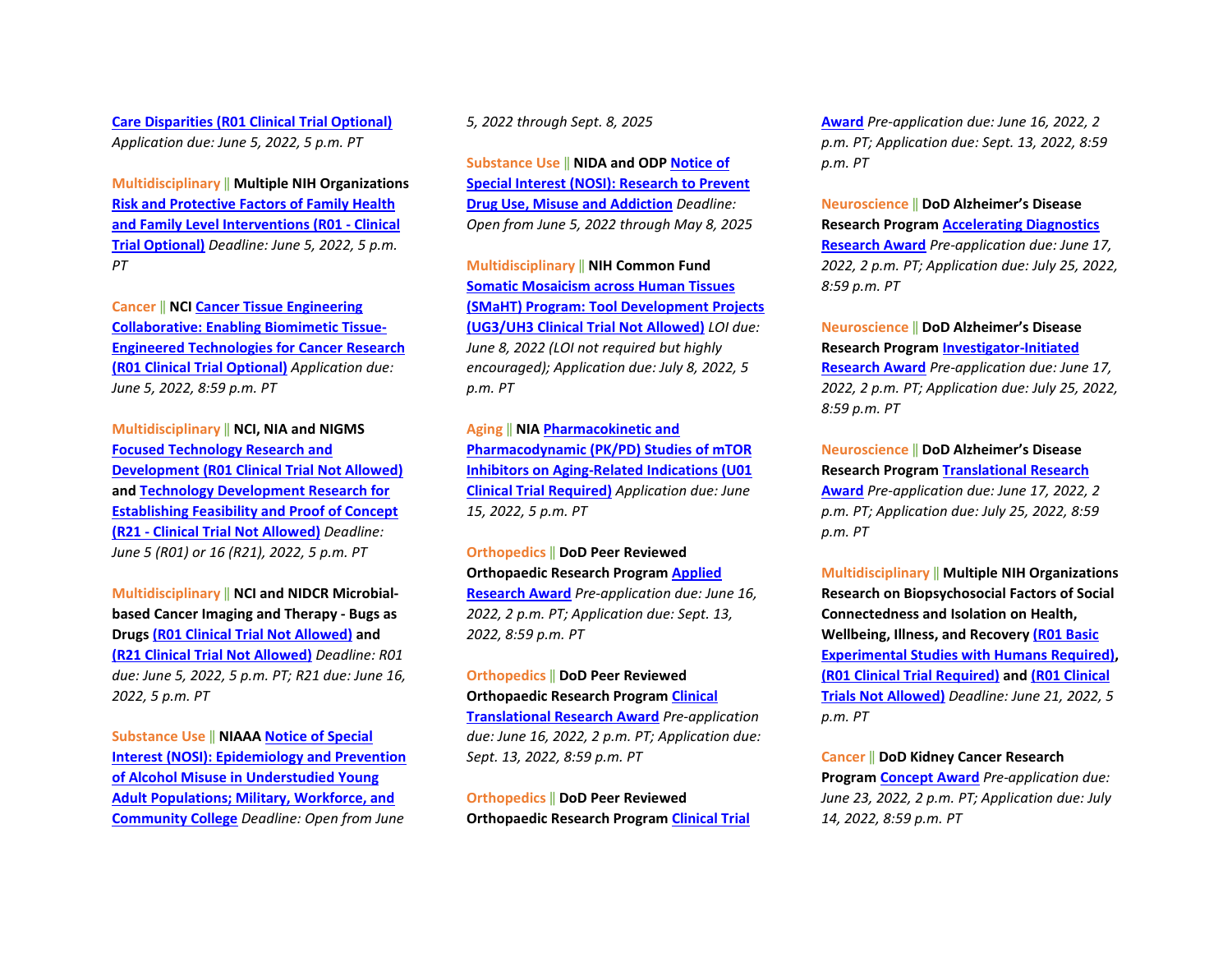**Cancer** ‖ **DoD Kidney Cancer Research Program [Postdoctoral and Clinical Fellowship](https://cdmrp.army.mil/pubs/press/2022/22kcrppreann)  [Award](https://cdmrp.army.mil/pubs/press/2022/22kcrppreann)** *Pre-application due: June 23, 2022, 2 p.m. PT; Application due: July 14, 2022, 8:59 p.m. PT*

**Multidisciplinary** ‖ **Multiple NIH Organizations [Lasker Clinical Research Scholars Program](https://grants.nih.gov/grants/guide/pa-files/PAR-22-078.html)  [\(Si2/R00 Clinical Trial Optional\)](https://grants.nih.gov/grants/guide/pa-files/PAR-22-078.html)** *Deadline: June 24, 2022, 5 p.m. PT*

#### **Neuroscience** ‖ **DoD Neurofibromatosis Research Program [Clinical Trial Award](https://cdmrp.army.mil/pubs/press/2022/22nfrppreann)** *Pre-*

*application due: June 30, 2022, 2 p.m. PT; Application due: July 21, 2022, 8:59 p.m. PT* 

**Neuroscience** ‖ **DoD Neurofibromatosis Research Program [Early Investigator Research](https://cdmrp.army.mil/pubs/press/2022/22nfrppreann)  [Award](https://cdmrp.army.mil/pubs/press/2022/22nfrppreann)** *Pre-application due: June 30, 2022, 2 p.m. PT; Application due: July 21, 2022, 8:59 p.m. PT* 

**Neuroscience** ‖ **DoD Neurofibromatosis Research Program [Exploration – Hypothesis](https://cdmrp.army.mil/pubs/press/2022/22nfrppreann)  [Development Award](https://cdmrp.army.mil/pubs/press/2022/22nfrppreann)** *Pre-application due: June 30, 2022, 2 p.m. PT; Application due: July 21, 2022, 8:59 p.m. PT* 

**Neuroscience** ‖ **DoD Neurofibromatosis Research Program [Investigator-Initiated](https://cdmrp.army.mil/pubs/press/2022/22nfrppreann)  [Research Award](https://cdmrp.army.mil/pubs/press/2022/22nfrppreann)** *Pre-application due: June 30, 2022, 2 p.m. PT; Application due: July 21, 2022, 8:59 p.m. PT* 

## **Neuroscience** ‖ **DoD Neurofibromatosis Research Program [New Investigator Award](https://cdmrp.army.mil/pubs/press/2022/22nfrppreann)** *Pre-application due: June 30, 2022, 2 p.m. PT;*

*Application due: July 21, 2022, 8:59 p.m. PT* 

**Neuroscience** ‖ **DoD Neurofibromatosis Research Program [Synergistic Idea Award](https://cdmrp.army.mil/pubs/press/2022/22nfrppreann)** *Preapplication due: June 30, 2022, 2 p.m. PT; Application due: July 21, 2022, 8:59 p.m. PT*

## **Multidisciplinary** ‖ **DoD Tuberous Sclerosis Complex Research Progra[m Clinical](https://cdmrp.army.mil/funding/tscrp)**

**[Translational Research Award](https://cdmrp.army.mil/funding/tscrp)** *Pre-application due: June 30, 2022, 2 p.m. PT; Application due: July 28, 2022, 8:59 p.m. PT* 

**Multidisciplinary** ‖ **DoD Tuberous Sclerosis Complex Research Progra[m Exploration –](https://cdmrp.army.mil/funding/tscrp)  [Hypothesis Development Award](https://cdmrp.army.mil/funding/tscrp)** *Preapplication due: June 30, 2022, 2 p.m. PT; Application due: July 28, 2022, 8:59 p.m. PT* 

**Multidisciplinary** ‖ **DoD Tuberous Sclerosis Complex Research Progra[m Idea](https://cdmrp.army.mil/funding/tscrp)  [Development Award](https://cdmrp.army.mil/funding/tscrp)** *Pre-application due: June 30, 2022, 2 p.m. PT; Application due: July 28, 2022, 8:59 p.m. PT*

#### **July 2022**

**HIV/AIDS** ‖ **NIAID, NIDA and NIMH [Enhancing](https://grants.nih.gov/grants/guide/rfa-files/RFA-AI-22-025.html)  [HIV Reservoir Susceptibility to Elimination](https://grants.nih.gov/grants/guide/rfa-files/RFA-AI-22-025.html)  [\(R01 Clinical Trial Not](https://grants.nih.gov/grants/guide/rfa-files/RFA-AI-22-025.html) Allowed)** *LOI due: July 3, 2022 (LOI not required but highly encouraged); Application due: Aug. 3, 2022, 5 p.m. PT*

**Cancer** ‖ **DoD Prostate Cancer Research Program [Early Investigator Research Award](https://cdmrp.army.mil/pubs/press/2022/22pcrppreann)** *Pre-application due: July 7, 2022, 2 p.m. PT; Application due: July 28, 2022, 8:59 p.m. PT* 

**Cancer** ‖ **DoD Prostate Cancer Research Program [Idea Development Award](https://cdmrp.army.mil/pubs/press/2022/22pcrppreann)** *Preapplication due: July 7, 2022, 2 p.m. PT; Application due: July 28, 2022, 8:59 p.m. PT* 

**Cancer** ‖ **DoD Prostate Cancer Research Program [Physician Research Award](https://cdmrp.army.mil/pubs/press/2022/22pcrppreann)** *Preapplication due: July 7, 2022, 2 p.m. PT; Application due: July 28, 2022, 8:59 p.m. PT*

**Cancer** ‖ **DoD Pancreatic Cancer Research Program [Idea Development Award](https://cdmrp.army.mil/funding/pa/W81XWH-22-PCARP-IDA-GG.pdf)** *Preapplication due: July 8, 2022, 2 p.m. PT; Application due: Oct. 6, 2022, 8:59 p.m. PT* 

**Cancer** ‖ **DoD Pancreatic Cancer Research Program [Translational Research Partnership](https://cdmrp.army.mil/funding/pa/W81XWH-22-PCARP-IDA-GG.pdf)  [Award](https://cdmrp.army.mil/funding/pa/W81XWH-22-PCARP-IDA-GG.pdf)** *Pre-application due: July 8, 2022, 2 p.m. PT; Application due: Oct. 6, 2022, 8:59 p.m. PT*

**Cancer** ‖ **DoD Peer Reviewed Cancer Research Program [Behavioral Health Science Award](https://cdmrp.army.mil/funding/prcrp)** *Pre-application due: July 12, 2022, 2 p.m. PT; Application due: Aug. 2, 2022, 8:59 p.m. PT* 

**Cancer** ‖ **DoD Peer Reviewed Cancer Research Program [Career Development Award – Fellow](https://cdmrp.army.mil/funding/prcrp)  [Option](https://cdmrp.army.mil/funding/prcrp)** *Pre-application due: July 12, 2022, 2 p.m. PT; Application due: Aug. 2, 2022, 8:59*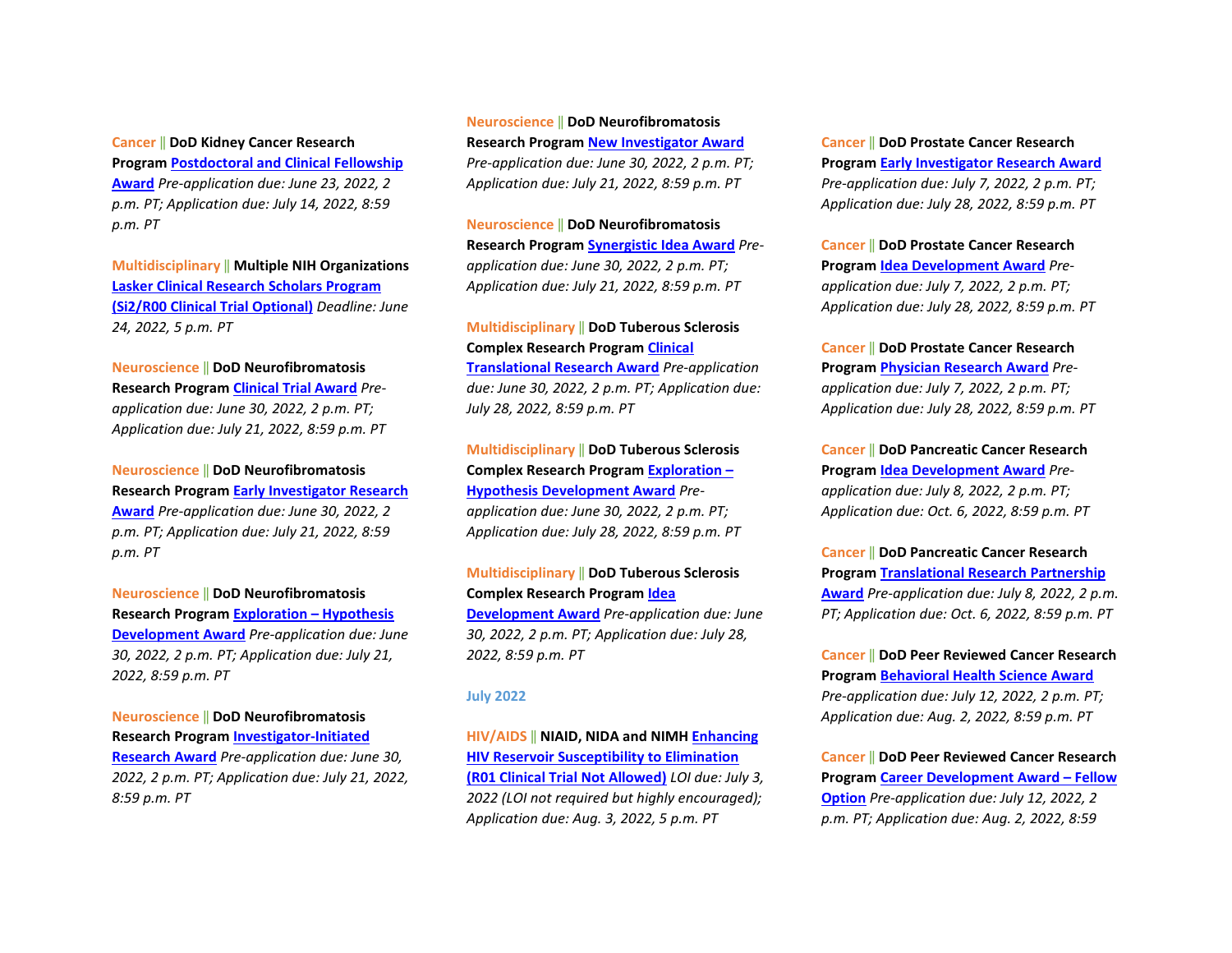#### *p.m. PT*

**Cancer** ‖ **DoD Peer Reviewed Cancer Research Program [Career Development Award – Virtual](https://cdmrp.army.mil/funding/prcrp)  [Cancer Center Scholar Option](https://cdmrp.army.mil/funding/prcrp)** *Pre-application due: July 12, 2022, 2 p.m. PT; Application due: Aug. 2, 2022, 8:59 p.m. PT* 

**Cancer** ‖ **DoD Peer Reviewed Cancer Research Program [Translational Team Science Award](https://cdmrp.army.mil/funding/prcrp)** *Pre-application due: July 12, 2022, 2 p.m. PT; Application due: Aug. 2, 2022, 8:59 p.m. PT*

**Cancer** ‖ **DoD Lung Cancer Research Program [Clinical Translational Research Partnership](https://cdmrp.army.mil/pubs/press/2022/22lcrppreann)  [Award](https://cdmrp.army.mil/pubs/press/2022/22lcrppreann)** *Pre-application due: July 13, 2022, 2 p.m. PT; Application due: July 27, 2022, 8:59 p.m. PT*

**HIV/AIDS** ‖ **Multiple NIH Organizations [Fogarty HIV Research Training Program for](https://grants.nih.gov/grants/guide/pa-files/PAR-22-151.html)  [Low-and Middle-Income Country Institutions](https://grants.nih.gov/grants/guide/pa-files/PAR-22-151.html)  [\(D43 Clinical Trial Optional\)](https://grants.nih.gov/grants/guide/pa-files/PAR-22-151.html)** *LOI due: July 22, 2022 (LOI not required but highly encouraged); Application due: Aug. 22, 2022, 5 p.m. PT*

#### **August 2022**

**Cancer** ‖ **DoD Prostate Cancer Research Program [Data Science Award](https://cdmrp.army.mil/pubs/press/2022/22pcrppreann)** *Pre-application due: Aug. 4, 2022, 2 p.m. PT; Application due: Aug. 25, 2022, 8:59 p.m. PT* 

**Cancer** ‖ **DoD Prostate Cancer Research Program [Health Disparity Research Award](https://cdmrp.army.mil/pubs/press/2022/22pcrppreann)** *Pre-application due: Aug. 4, 2022, 2 p.m. PT; Application due: Aug. 25, 2022, 8:59 p.m. PT*

**Cancer** ‖ **DoD Prostate Cancer Research Program [Translational Science Award](https://cdmrp.army.mil/pubs/press/2022/22pcrppreann)** *Preapplication due: Aug. 4, 2022, 2 p.m. PT; Application due: Aug. 25, 2022, 8:59 p.m. PT*

**Cancer** ‖ **DoD Peer Reviewed Cancer Research Program [Convergent Science Cancer](https://cdmrp.army.mil/funding/prcrp)  [Consortium Development Award](https://cdmrp.army.mil/funding/prcrp)** *Preapplication due: Aug. 17, 2022, 2 p.m. PT; Application due: Sept. 7, 2022, 8:59 p.m. PT*

**Multidisciplinary** ‖ **NIH Common Fund [NIH](https://grants.nih.gov/grants/guide/rfa-files/RFA-RM-22-019.html)  [Director's New Innovator Award Program](https://grants.nih.gov/grants/guide/rfa-files/RFA-RM-22-019.html)  [\(DP2 Clinical Trial Optional\)](https://grants.nih.gov/grants/guide/rfa-files/RFA-RM-22-019.html)** *Deadline: Aug. 19, 2022, 5 p.m. PT*

#### **September 2022**

**Mental Health** ‖ **NIMH [Instrumentation](https://grants.nih.gov/grants/guide/rfa-files/RFA-MH-22-155.html)  [Program \(S10 Clinical Trial Not Allowed\)](https://grants.nih.gov/grants/guide/rfa-files/RFA-MH-22-155.html)** *LOI due: Sept. 7, 2022 (LOI not required but highly encouraged); Application due: Oct. 7, 2022, 8:59 p.m. PT*

**Multidisciplinary** ‖ **NIH Common Fund [NIH](https://grants.nih.gov/grants/guide/rfa-files/RFA-RM-22-018.html)  [Director's Pioneer Award Program \(DP1](https://grants.nih.gov/grants/guide/rfa-files/RFA-RM-22-018.html)  [Clinical Trial Optional\)](https://grants.nih.gov/grants/guide/rfa-files/RFA-RM-22-018.html)** *Deadline: Sept. 9, 2022, 5 p.m. PT*

**Multidisciplinary** ‖ **NIMH, NIMHD and OBSSR Understanding Suicide Risk and Protective Factors among Black Yout[h \(R01 Clinical Trial](https://grants.nih.gov/grants/guide/rfa-files/RFA-MH-22-140.html)**  **[Not Allowed\)](https://grants.nih.gov/grants/guide/rfa-files/RFA-MH-22-140.html) and [\(R21 Clinical Trial Not](https://grants.nih.gov/grants/guide/rfa-files/RFA-MH-22-141.html)** 

**[Allowed\)](https://grants.nih.gov/grants/guide/rfa-files/RFA-MH-22-141.html)** *LOI due: Sept. 18, 2022 (LOI not required but highly encouraged); Application due: Oct. 19, 2022, 5 p.m. PT*

#### **October 2022**

**Multidisciplinary** ‖ **Multiple NIH Organizations Global Brain and Nervous System Disorders Research Across the Lifespa[n \(R01 Clinical](https://grants.nih.gov/grants/guide/pa-files/PAR-22-097.html)  [Trials Optional\)](https://grants.nih.gov/grants/guide/pa-files/PAR-22-097.html) and [\(R21 Clinical Trial](https://grants.nih.gov/grants/guide/pa-files/PAR-22-098.html)  [Optional\)](https://grants.nih.gov/grants/guide/pa-files/PAR-22-098.html)** *LOI due: Oct. 15, 2022 (LOI not required but highly encouraged); Application due: Nov. 15, 2022, 8:59 p.m. PT*

#### **Open**

**Neuroscience** ‖ **DoD Autism Research Program [Awards](https://cdmrp.army.mil/pubs/press/2022/22arppreann)** *Deadline: Not announced yet; will be posted here again when deadline is announced*

**Pain Management** ‖ **DoD Chronic Pain Management Research Program [Awards](https://cdmrp.army.mil/pubs/press/2022/22cpmrppreann)** *Deadline: Not announced yet; will be posted here again when deadline is announced*

**Multidisciplinary** ‖ **DoD Combat Readiness Research Program [Rapid Development and](https://cdmrp.army.mil/pubs/press/2022/22crrppreann)  [Translational Research Award](https://cdmrp.army.mil/pubs/press/2022/22crrppreann)** *Deadline: Not announced yet; will be posted here again when deadline is announced*

**Audiology** ‖ **DoD Hearing Restoration Research Program [Awards](https://cdmrp.army.mil/pubs/press/2022/22hrrppreann)** *Deadline: Not*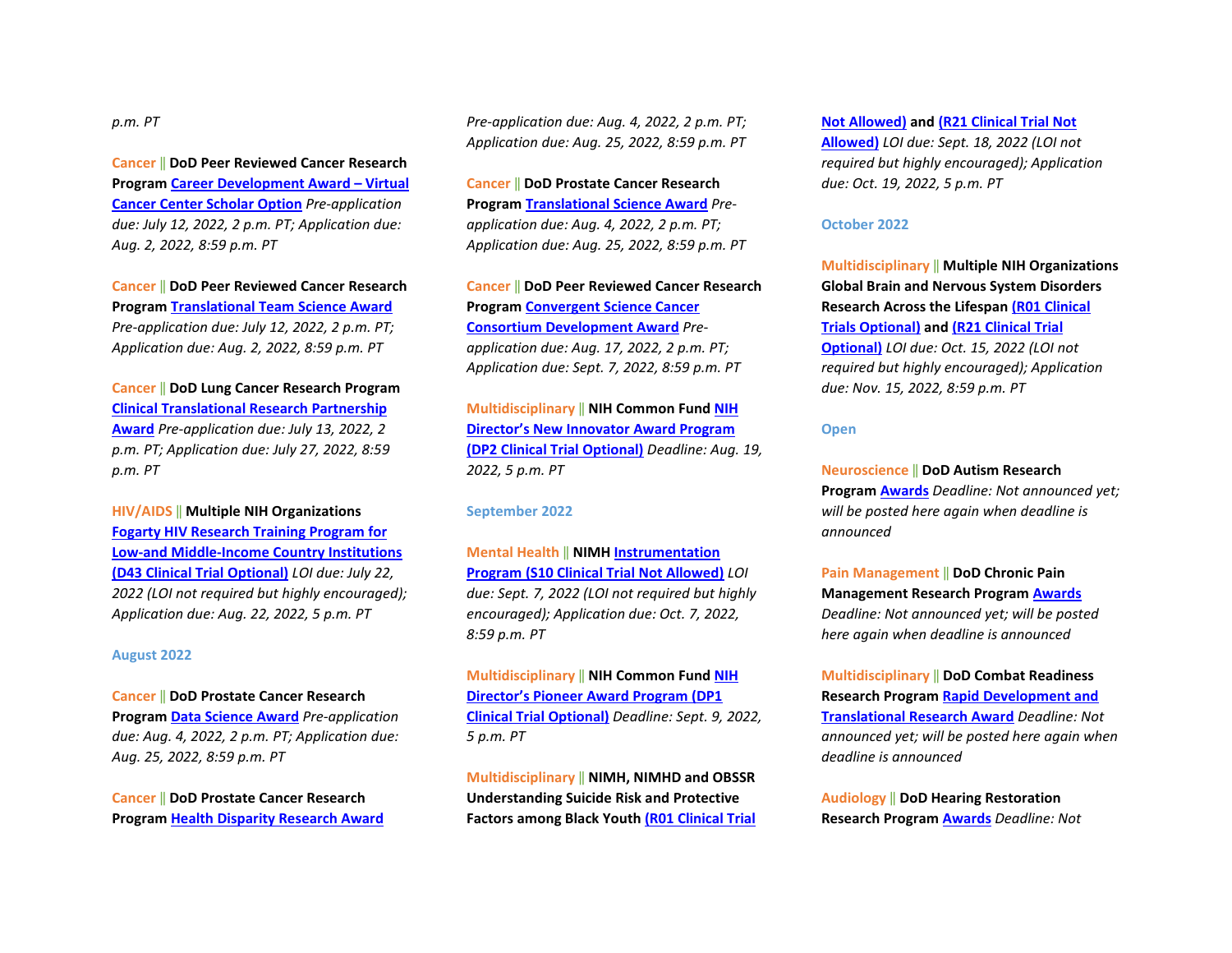*announced yet; will be posted here again when deadline is announced*

**Rheumatology** ‖ **DoD Lupus Research Program [Awards](https://cdmrp.army.mil/pubs/press/2022/22lrppreann)** *Deadline: Not announced yet; will be posted here again when deadline is announced*

**Multidisciplinary** ‖ **DoD Military Burn Research Program [Awards](https://cdmrp.army.mil/pubs/press/2022/22mbrppreann)** *Deadline: Not announced yet; will be posted here again when deadline is announced*

**Neuroscience** ‖ **DoD Multiple Sclerosis Research Program [Awards](https://cdmrp.army.mil/pubs/press/2022/22msrppreann)** *Deadline: Not announced yet; will be posted here again when deadline is announced* 

**Neuroscience** ‖ **DoD Parkinson's Research Program [Awards](https://cdmrp.army.mil/pubs/press/2022/22prppreann)** *Deadline: Not announced yet; will be posted here again when deadline is announced*

**Cancer** ‖ **DoD Rare Cancers Research Program [Awards](https://cdmrp.army.mil/pubs/press/2022/22rcrppreann)** *Deadline: Not announced yet; will be posted here again when deadline is announced*

**Neuroscience** ‖ **DoD Spinal Cord Injury Research Progra[m Awards](https://cdmrp.army.mil/pubs/press/2022/22scirppreann)** *Deadline: Not announced yet; will be posted here again when deadline is announced* 

**Ophthalmology** ‖ **DoD Vision Research Program [Awards](https://cdmrp.army.mil/pubs/press/2022/22vrppreann)** *Deadline: Not announced yet; will be posted here again when deadline is announced*

**Genomics** ‖ **NHGRI [Center for Inherited](https://grants.nih.gov/grants/guide/pa-files/PAR-20-230.html)  [Disease Research \(CIDR\) High Throughput](https://grants.nih.gov/grants/guide/pa-files/PAR-20-230.html)  [Sequencing and Genotyping Resource Access](https://grants.nih.gov/grants/guide/pa-files/PAR-20-230.html)  [\(X01 Clinical Trial Not Allowed\)](https://grants.nih.gov/grants/guide/pa-files/PAR-20-230.html)** *Applications are accepted by continuous receipt* 

**Biology** ‖ **NSF [Biophotonics](https://www.nsf.gov/funding/pgm_summ.jsp?pims_id=505719)** *Applications accepted anytime*

**Biology** ‖ **NSF [Cellular and Biochemical](https://www.nsf.gov/funding/pgm_summ.jsp?pims_id=505721)  [Engineering](https://www.nsf.gov/funding/pgm_summ.jsp?pims_id=505721)** *Applications accepted anytime* 

**Biology** ‖ **NSF [Dear Colleague Letter:](https://www.nsf.gov/pubs/2020/nsf20074/nsf20074.jsp?WT.mc_id=USNSF_25&WT.mc_ev=click)  [Conferences for Building Computational](https://www.nsf.gov/pubs/2020/nsf20074/nsf20074.jsp?WT.mc_id=USNSF_25&WT.mc_ev=click)  [Literacy in Biological Sciences](https://www.nsf.gov/pubs/2020/nsf20074/nsf20074.jsp?WT.mc_id=USNSF_25&WT.mc_ev=click)** *Deadline: Open* 

**Multidisciplinary** ‖ **NS[F Dear Colleague Letter:](https://www.nsf.gov/pubs/2021/nsf21037/nsf21037.jsp?WT.mc_id=USNSF_25&WT.mc_ev=click)  [Pilot Projects for Cyberinfrastructure Centers](https://www.nsf.gov/pubs/2021/nsf21037/nsf21037.jsp?WT.mc_id=USNSF_25&WT.mc_ev=click)  [of Excellence](https://www.nsf.gov/pubs/2021/nsf21037/nsf21037.jsp?WT.mc_id=USNSF_25&WT.mc_ev=click)** *Deadline: Rolling*

**Biology** ‖ **NSF [Division of Integrative](https://www.nsf.gov/pubs/2020/nsf20536/nsf20536.htm?WT.mc_id=USNSF_25&WT.mc_ev=click)  [Organismal Systems Core Programs](https://www.nsf.gov/pubs/2020/nsf20536/nsf20536.htm?WT.mc_id=USNSF_25&WT.mc_ev=click)** *Applications accepted anytime* 

**Biology** ‖ **NSF [Division of Molecular and](https://www.nsf.gov/pubs/2021/nsf21509/nsf21509.htm?WT.mc_id=USNSF_25&WT.mc_ev=click)  [Cellular Biosciences: Investigator-initiated](https://www.nsf.gov/pubs/2021/nsf21509/nsf21509.htm?WT.mc_id=USNSF_25&WT.mc_ev=click)  [research projects \(MCB\)](https://www.nsf.gov/pubs/2021/nsf21509/nsf21509.htm?WT.mc_id=USNSF_25&WT.mc_ev=click)** *Deadline: Open*

**Multidisciplinary** ‖ **NS[F Enabling Discovery](https://www.nsf.gov/pubs/2020/nsf20532/nsf20532.htm?WT.mc_id=USNSF_25&WT.mc_ev=click)  [through GEnomic Tools \(EDGE\)](https://www.nsf.gov/pubs/2020/nsf20532/nsf20532.htm?WT.mc_id=USNSF_25&WT.mc_ev=click)** *Deadline: Open* 

**Biology** ‖ **NSF [Infrastructure Innovation for](https://www.nsf.gov/pubs/2021/nsf21502/nsf21502.htm?WT.mc_id=USNSF_25&WT.mc_ev=click)  [Biological Research \(Innovation\)](https://www.nsf.gov/pubs/2021/nsf21502/nsf21502.htm?WT.mc_id=USNSF_25&WT.mc_ev=click)** *Deadline:* 

*Open* 

**Biology** ‖ **NSF [Transitions to Excellence in](https://www.nsf.gov/pubs/2021/nsf21508/nsf21508.htm?WT.mc_id=USNSF_25&WT.mc_ev=click)  [Molecular and Cellular Biosciences Research](https://www.nsf.gov/pubs/2021/nsf21508/nsf21508.htm?WT.mc_id=USNSF_25&WT.mc_ev=click)  [\(Transitions\)](https://www.nsf.gov/pubs/2021/nsf21508/nsf21508.htm?WT.mc_id=USNSF_25&WT.mc_ev=click)** *Deadline: Open*

*Private*

**May 2022** 

**Cancer** ‖ **Lung Cancer Research Foundation [ALK Positive Research Grant](https://www.lungcancerresearchfoundation.org/research/funding-opportunities-2022/)** *Deadline: May 9, 2022*

**Neuroscience** ‖ **National Multiple Sclerosis Society [Career Transition Fellowship](https://www.nationalmssociety.org/For-Professionals/Researchers/Society-Funding/Training-Grants-and-Fellowships/Career-Transition-Fellowships)** *LOI due: May 11, 2022, 2 p.m. PT; Application due: Aug. 17, 2022, 2 p.m. PT*

**Pulmonology** ‖ **Cystic Fibrosis Foundation [Research Grants](https://www.cff.org/sites/default/files/2021-11/Research-Grants-Policies-and-Guidelines.pdf)** *Deadline: May 12, 2022, 2 p.m. PT* 

**Periodontology** ‖ **American Academy of Periodontology Foundation [Dr. And Mrs.](https://www.periofoundation.org/awards/29-education-awards/20-dr-and-mrs-gerald-m-kramer-scholar-award-for-excellence)  [Gerald M. Kramer Scholar Award for](https://www.periofoundation.org/awards/29-education-awards/20-dr-and-mrs-gerald-m-kramer-scholar-award-for-excellence)  [Excellence](https://www.periofoundation.org/awards/29-education-awards/20-dr-and-mrs-gerald-m-kramer-scholar-award-for-excellence)** *Deadline: May 15, 2022* 

**Psychology** ‖ **American Psychological Foundation Violet [and Cyril Franks](https://www.apa.org/apf/funding/franks?tab=1)  [Scholarship](https://www.apa.org/apf/funding/franks?tab=1)** *Deadline: May 15, 2022* 

**Pediatrics** ‖ **Gerber Foundatio[n Research](https://www.gerberfoundation.org/how-to-apply/)  [Awards](https://www.gerberfoundation.org/how-to-apply/)** *Concept papers due: May 15, 2022, 1 p.m. PT; Full proposal due: Aug. 15, 2022, 1*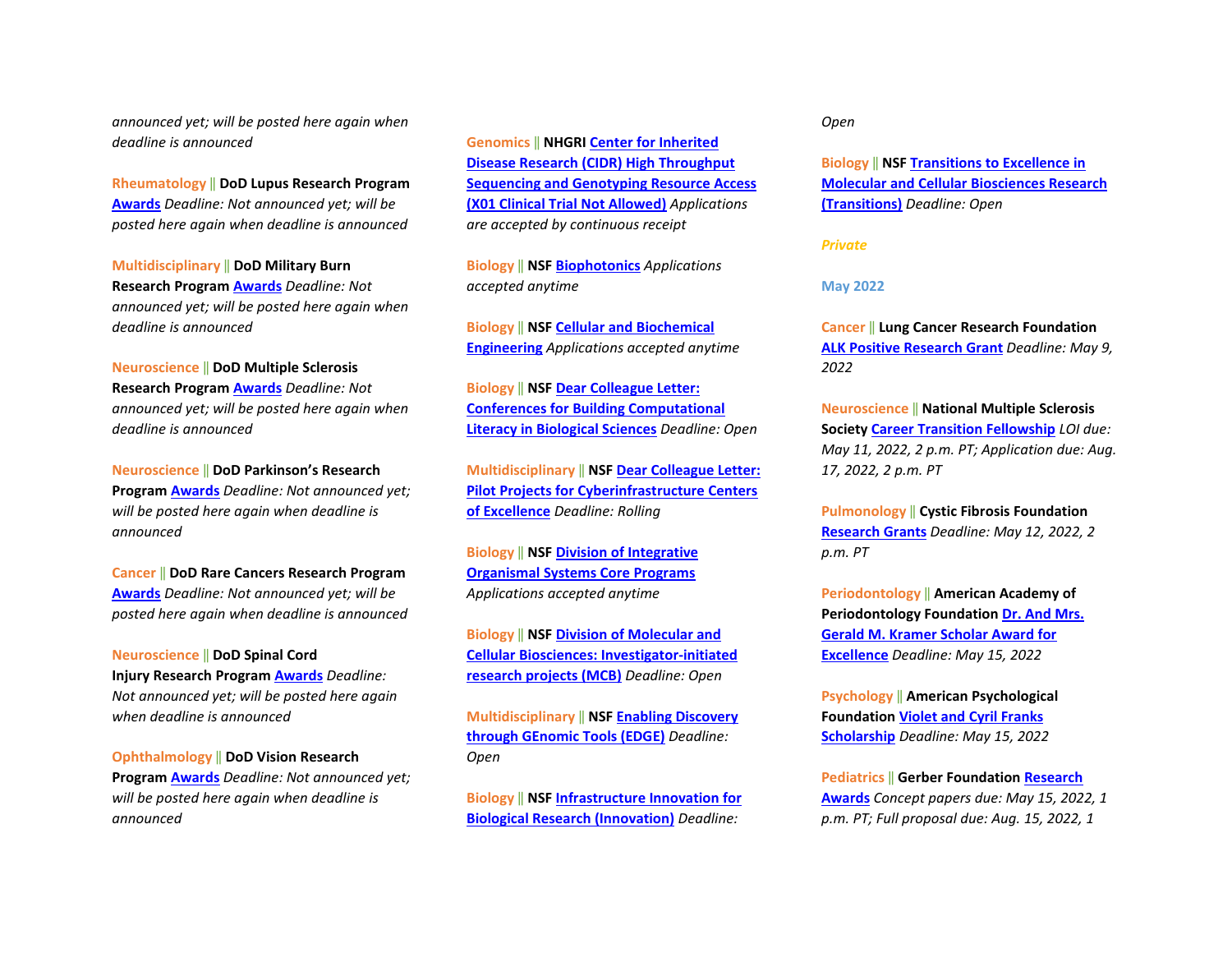#### *p.m. PT*

**Multidisciplinary** ‖ **Gordon and Betty Moore Foundation [Clinical Quality Measures to](https://moore-patientcare.smapply.io/prog/request_for_proposals/)  [Improve Diagnosis](https://moore-patientcare.smapply.io/prog/request_for_proposals/)** *Deadline: May 16, 2022, 11 a.m. PT* *This organization is on th[e President's List;](https://o2.ohsu.edu/foundations/research-program-grants/ohsu-presidents-list/index.cfm)  submit a [notice of intent form](https://app.smartsheet.com/b/form?EQBCT=b4b914967b774308b1947bbf8ab27b15) before applying* 

**Nutrition** ‖ **Robert Wood Johnson Foundation [Food and Health Research Using the](https://www.rwjf.org/en/library/funding-opportunities/2022/consumer-food-data-system-grant-competition-for-food-and-health-research.html)  [Consumer Food Data System](https://www.rwjf.org/en/library/funding-opportunities/2022/consumer-food-data-system-grant-competition-for-food-and-health-research.html)** *Brief proposal due: May 16, 2022, noon PT; Full proposal due: Aug. 4, 2022, noon PT* *This organization is on th[e President's List;](https://o2.ohsu.edu/foundations/research-program-grants/ohsu-presidents-list/index.cfm)  submit a [notice of intent form](https://app.smartsheet.com/b/form?EQBCT=b4b914967b774308b1947bbf8ab27b15) before applying* 

**Cancer** ‖ **American Association for Cancer Research [Genmab Non-Hodgkin B-cell](https://www.aacr.org/grants/aacr-genmab-non-hodgkin-b-cell-lymphoma-research-fellowship/)  [Lymphoma Research Fellowship](https://www.aacr.org/grants/aacr-genmab-non-hodgkin-b-cell-lymphoma-research-fellowship/)** *Deadline: May 19, 2022, 10 a.m. PT*

**Multidisciplinary** ‖ **Chan Zuckerberg Initiative and National Academies of Sciences, Engineering, and Medicin[e Science Diversity](https://czi-sciencediversityleadership.nas.edu/?utm_campaign=Science&utm_medium=email&_hsmi=202011041&_hsenc=p2ANqtz--88UBGvJXoN3C0KeiJ-89MnlZpGjmf8rrlX-AyT84l34RT1EonLsHO7mZdma9Q4g52qVSroB6WYVu2nSny9f0KmJjt0Q&utm_content=202011041&utm_source=hs_email)  [Leadership Award](https://czi-sciencediversityleadership.nas.edu/?utm_campaign=Science&utm_medium=email&_hsmi=202011041&_hsenc=p2ANqtz--88UBGvJXoN3C0KeiJ-89MnlZpGjmf8rrlX-AyT84l34RT1EonLsHO7mZdma9Q4g52qVSroB6WYVu2nSny9f0KmJjt0Q&utm_content=202011041&utm_source=hs_email)** *Deadline: May 19, 2022, 2 p.m. PT* *This organization is on th[e President's List;](https://o2.ohsu.edu/foundations/research-program-grants/ohsu-presidents-list/index.cfm)* 

*submit a [notice of intent form](https://app.smartsheet.com/b/form?EQBCT=b4b914967b774308b1947bbf8ab27b15) before applying* 

**Dermatology** ‖ **Pfizer [Advances in Atopic](https://cdn.pfizer.com/pfizercom/2022-04/2022%20Advances%20in%20AD%20AA%20for%20Pharmacists%20Managed%20Care.pdf?XKYNvMK7OPUbUq_IddbBCqaVN0HNaB8C)  [Dermatitis & Alopecia Areata for Community](https://cdn.pfizer.com/pfizercom/2022-04/2022%20Advances%20in%20AD%20AA%20for%20Pharmacists%20Managed%20Care.pdf?XKYNvMK7OPUbUq_IddbBCqaVN0HNaB8C)  [Pharmacists & Managed Care Health Care](https://cdn.pfizer.com/pfizercom/2022-04/2022%20Advances%20in%20AD%20AA%20for%20Pharmacists%20Managed%20Care.pdf?XKYNvMK7OPUbUq_IddbBCqaVN0HNaB8C)  [Professionals](https://cdn.pfizer.com/pfizercom/2022-04/2022%20Advances%20in%20AD%20AA%20for%20Pharmacists%20Managed%20Care.pdf?XKYNvMK7OPUbUq_IddbBCqaVN0HNaB8C)** *Deadline: May 19, 2022, 8:59 p.m. PT* 

**Neuroscience** ‖ **Alzheimer's Drug Discovery Foundation and The Association for Frontotemporal Degeneratio[n Accelerating](https://www.alzdiscovery.org/research-and-grants/funding-opportunities/accelerating-drug-discovery-for-ftd)  [Drug Discovery for Frontotemporal](https://www.alzdiscovery.org/research-and-grants/funding-opportunities/accelerating-drug-discovery-for-ftd)  [Degeneration](https://www.alzdiscovery.org/research-and-grants/funding-opportunities/accelerating-drug-discovery-for-ftd)** *LOI due: May 20, 2022, 2 p.m. PT; Full proposal due: July 30, 2022, 2 p.m. PT* *This organization is on th[e President's List;](https://o2.ohsu.edu/foundations/research-program-grants/ohsu-presidents-list/index.cfm)  submit a [notice of intent form](https://app.smartsheet.com/b/form?EQBCT=b4b914967b774308b1947bbf8ab27b15) before applying* 

**Neuroscience** ‖ **Alzheimer's Drug Discovery Foundation [Core Funding Programs](https://www.alzdiscovery.org/research-and-grants/funding-opportunities)** *LOI due: May 20, 2022, 2 p.m. PT; Applications due: July 22, 2022, 2 p.m. PT* *This organization is on th[e President's List;](https://o2.ohsu.edu/foundations/research-program-grants/ohsu-presidents-list/index.cfm)  submit a [notice of intent form](https://app.smartsheet.com/b/form?EQBCT=b4b914967b774308b1947bbf8ab27b15) before applying* 

**Neuroscience** ‖ **Chan Zuckerberg Initiative [Patient-Partnered Collaborations for Rare](https://chanzuckerberg.com/rfa/patient-partnered-collaborations-ppc-for-rare-neurodegenerative-disease/?utm_campaign=Science&utm_medium=email&_hsmi=202580275&_hsenc=p2ANqtz-946U4Kw7ThYOIbDmUNI8BHEU-hdDrbGmVUqjm-UgnUV0y5OmZh0xv2X-s_N7gvjxD35Lw5BLa8ym_RUDx7x5zTK4nCIA&utm_content=202580275&utm_source=hs_email)  [Neurodegenerative Disease](https://chanzuckerberg.com/rfa/patient-partnered-collaborations-ppc-for-rare-neurodegenerative-disease/?utm_campaign=Science&utm_medium=email&_hsmi=202580275&_hsenc=p2ANqtz-946U4Kw7ThYOIbDmUNI8BHEU-hdDrbGmVUqjm-UgnUV0y5OmZh0xv2X-s_N7gvjxD35Lw5BLa8ym_RUDx7x5zTK4nCIA&utm_content=202580275&utm_source=hs_email)** *Deadline: May 22, 2022, 5 p.m. PT* *This organization is on th[e President's List;](https://o2.ohsu.edu/foundations/research-program-grants/ohsu-presidents-list/index.cfm)  submit a [notice of intent form](https://app.smartsheet.com/b/form?EQBCT=b4b914967b774308b1947bbf8ab27b15) before applying* 

**Pediatrics** ‖ **Chan Zuckerberg Initiative [Patient-Partnered Collaborations for Single-](https://chanzuckerberg.com/rfa/patient-partnered-collaborations-ppc-for-single-cell-analysis-of-rare-inflammatory-pediatric-disease/?utm_campaign=Science&utm_medium=email&_hsmi=202580275&_hsenc=p2ANqtz--ZJQ1ZVboYQ8IjCVmLEiXg223VV2gl607F0C4t8ORCAD1ruU7JpprCrP-K67vjH6EVYjxhoZPv8KHkER79YC8miPSm_A&utm_content=202580275&utm_source=hs_email)[Cell Analysis of Rare Inflammatory Pediatric](https://chanzuckerberg.com/rfa/patient-partnered-collaborations-ppc-for-single-cell-analysis-of-rare-inflammatory-pediatric-disease/?utm_campaign=Science&utm_medium=email&_hsmi=202580275&_hsenc=p2ANqtz--ZJQ1ZVboYQ8IjCVmLEiXg223VV2gl607F0C4t8ORCAD1ruU7JpprCrP-K67vjH6EVYjxhoZPv8KHkER79YC8miPSm_A&utm_content=202580275&utm_source=hs_email)  [Disease](https://chanzuckerberg.com/rfa/patient-partnered-collaborations-ppc-for-single-cell-analysis-of-rare-inflammatory-pediatric-disease/?utm_campaign=Science&utm_medium=email&_hsmi=202580275&_hsenc=p2ANqtz--ZJQ1ZVboYQ8IjCVmLEiXg223VV2gl607F0C4t8ORCAD1ruU7JpprCrP-K67vjH6EVYjxhoZPv8KHkER79YC8miPSm_A&utm_content=202580275&utm_source=hs_email)** *Deadline: May 24, 2022, 5 p.m. PT* *This organization is on th[e President's List;](https://o2.ohsu.edu/foundations/research-program-grants/ohsu-presidents-list/index.cfm)  submit a [notice of intent form](https://app.smartsheet.com/b/form?EQBCT=b4b914967b774308b1947bbf8ab27b15) before applying* 

**Multidisciplinary** ‖ **First Nations [Luce](https://www.firstnations.org/rfps/luce-2023/?bbeml=tp-pck9Q6QNPEiuBt3JmyTokQ.jjxjUwkq7j0qZ6JY8TF6ZyA.ryhV3KooWDEmTfEFb_-AY7A.lG2Twnxevk0qKGIsR419B5Q)  [Indigenous Knowledge Fellowship](https://www.firstnations.org/rfps/luce-2023/?bbeml=tp-pck9Q6QNPEiuBt3JmyTokQ.jjxjUwkq7j0qZ6JY8TF6ZyA.ryhV3KooWDEmTfEFb_-AY7A.lG2Twnxevk0qKGIsR419B5Q)** *Deadline: May 26, 2022, 4 p.m. PT*

**Cancer** ‖ **Lung Cancer Research Foundation [Minority Career Development Award \(CDA\) in](https://www.lungcancerresearchfoundation.org/research/funding-opportunities-2022/)  [Lung Cancer](https://www.lungcancerresearchfoundation.org/research/funding-opportunities-2022/)** *Deadline: May 27, 2022*

**Mental Health** ‖ **American Psychiatric Association Foundation [Helping Hands Grants](https://apafdn.org/Impact/Community/Helping-Hands-Grants/Application)  [Program](https://apafdn.org/Impact/Community/Helping-Hands-Grants/Application)** *Deadline: May 31, 2022* 

**Pediatric** ‖ **Child Health Foundation [Innovative Small Grants Program](https://childhealthfoundation.org/how-to-apply/)** *Deadline: May 31, 2022*

**Cancer** ‖ **T.E.A.L.® [Medical Research Program](https://tealwalk.org/beneficiaries/)** *Deadline: May 31, 2022*

#### **June 2022**

**Biology** ‖ **Chan Zuckerberg Initiative [napari](https://chanzuckerberg.com/rfa/napari-plugin-grants/?utm_campaign=Science&utm_medium=email&_hsmi=210365815&_hsenc=p2ANqtz--nAEQtge5PddaCkuwjZ2d5OX2ZfAkLvWRRXsrCNTbiI2ERgju_-O7iR6thKypomFPXOYwYnieVr8N1iIo3Ct0_S1Na7g&utm_content=210365815&utm_source=hs_email)  [Plugin Foundations Grants](https://chanzuckerberg.com/rfa/napari-plugin-grants/?utm_campaign=Science&utm_medium=email&_hsmi=210365815&_hsenc=p2ANqtz--nAEQtge5PddaCkuwjZ2d5OX2ZfAkLvWRRXsrCNTbiI2ERgju_-O7iR6thKypomFPXOYwYnieVr8N1iIo3Ct0_S1Na7g&utm_content=210365815&utm_source=hs_email)** *Deadline: June 1, 2022, 5 p.m. PT* *This organization is on th[e President's List;](https://o2.ohsu.edu/foundations/research-program-grants/ohsu-presidents-list/index.cfm)  submit a [notice of intent form](https://app.smartsheet.com/b/form?EQBCT=b4b914967b774308b1947bbf8ab27b15) before applying*

**Dermatology** ‖ **Department of Dermatology at University Hospitals Cleveland Medical Center and Case Western Reserve University [Hair](https://www.uhhospitals.org/uh-research/department-research/dermatology-research/hfidb-research-grant)  [Follicle Inflammatory Disease Biology \(HFIDB\)](https://www.uhhospitals.org/uh-research/department-research/dermatology-research/hfidb-research-grant)  [Research Grant](https://www.uhhospitals.org/uh-research/department-research/dermatology-research/hfidb-research-grant)** *Deadline: June 1, 2022* 

**Surgery** ‖ **Pfizer [Topical Hemostasis in](https://cdn.pfizer.com/pfizercom/2022-04/GMG_2022-HOS-US_TopicalHemostasisHospitalOutpatientAmbulatorySurgery.pdf?LsrivFTCJ3YId2S2PJma6WU2D1CEoYhE)  [Hospital Outpatient and Ambulatory Surgery](https://cdn.pfizer.com/pfizercom/2022-04/GMG_2022-HOS-US_TopicalHemostasisHospitalOutpatientAmbulatorySurgery.pdf?LsrivFTCJ3YId2S2PJma6WU2D1CEoYhE)** *Deadline: June 2, 2022, 8:59 p.m. PT* 

**Immunology** ‖ **Pfize[r Addressing Healthcare](https://cdn.pfizer.com/pfizercom/2022-04/2022%20Primary%20Immunodeficiencies_General%20RFP%20Template-Education-v.Feb2022_FINAL.pdf?thwr8eE75fjVjzORLh9gCgr7uMoiRqne)  [Disparities in the Recognition, Early Diagnosis](https://cdn.pfizer.com/pfizercom/2022-04/2022%20Primary%20Immunodeficiencies_General%20RFP%20Template-Education-v.Feb2022_FINAL.pdf?thwr8eE75fjVjzORLh9gCgr7uMoiRqne)**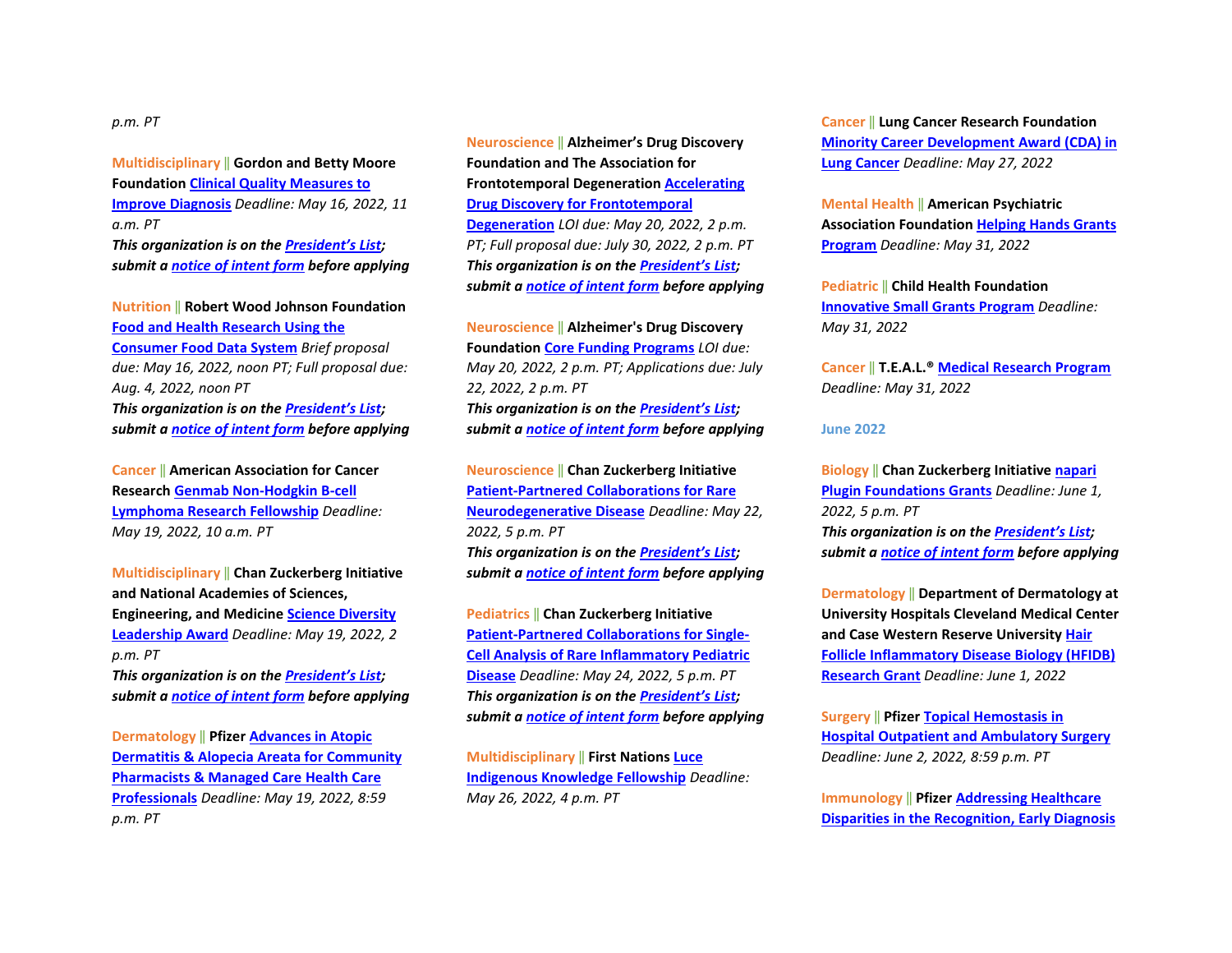**[and Treatment of Primary](https://cdn.pfizer.com/pfizercom/2022-04/2022%20Primary%20Immunodeficiencies_General%20RFP%20Template-Education-v.Feb2022_FINAL.pdf?thwr8eE75fjVjzORLh9gCgr7uMoiRqne)  [Immunodeficiencies](https://cdn.pfizer.com/pfizercom/2022-04/2022%20Primary%20Immunodeficiencies_General%20RFP%20Template-Education-v.Feb2022_FINAL.pdf?thwr8eE75fjVjzORLh9gCgr7uMoiRqne)** *Deadline: June 7, 2022, 8:59 p.m. PT* 

**Cancer** ‖ **Colorectal Cancer Alliance [Early](https://www.ccalliance.org/research/apply-for-research-grant)  [Career Investigator Awards and Pilot Awards](https://www.ccalliance.org/research/apply-for-research-grant)** *Eligibility checklist for early career investigators due: June 9, 2022, noon PT; Full proposal due: June 25, 2022, noon PT*

**Women's Health** ‖ **Pfize[r Menopause and](https://cdn.pfizer.com/pfizercom/2022-04/GMG_2022-IM-US_MenopauseMentalHealth.pdf?aAoPbkh2Cu2_g0Ai0ghViDzXuzK_R3j_)  [Mental Health](https://cdn.pfizer.com/pfizercom/2022-04/GMG_2022-IM-US_MenopauseMentalHealth.pdf?aAoPbkh2Cu2_g0Ai0ghViDzXuzK_R3j_)** *Deadline: June 21, 2022, 8:59 p.m. PT*

**Multidisciplinary** ‖ **Robert Wood Johnson Foundation [Research in Transforming Health](https://www.rwjf.org/en/library/funding-opportunities/2022/research-in-transforming-health-and-healthcare-systems.html?rid=0034400001rlqDeAAI&et_cid=2531459)  [and Healthcare Systems](https://www.rwjf.org/en/library/funding-opportunities/2022/research-in-transforming-health-and-healthcare-systems.html?rid=0034400001rlqDeAAI&et_cid=2531459)** *Brief proposal due: June 24, 2022, noon PT; Full proposal due: Nov. 15, 2022, noon PT* *This organization is on th[e President's List;](https://o2.ohsu.edu/foundations/research-program-grants/ohsu-presidents-list/index.cfm)* 

*submit a [notice of intent form](https://app.smartsheet.com/b/form?EQBCT=b4b914967b774308b1947bbf8ab27b15) before applying* 

**Endocrinology** ‖ **Pfize[r Acromegaly Research-](chrome-extension://efaidnbmnnnibpcajpcglclefindmkaj/viewer.html?pdfurl=https%3A%2F%2Fcdn.pfizer.com%2Fpfizercom%2F2022-03%2FGMG_2022-RD-US_EndocrinologyResearch.pdf%3FUli417SwGd06IkhQ7pMr.Ay78zKhu.pf&clen=982952&chunk=true)[United States](chrome-extension://efaidnbmnnnibpcajpcglclefindmkaj/viewer.html?pdfurl=https%3A%2F%2Fcdn.pfizer.com%2Fpfizercom%2F2022-03%2FGMG_2022-RD-US_EndocrinologyResearch.pdf%3FUli417SwGd06IkhQ7pMr.Ay78zKhu.pf&clen=982952&chunk=true)** *Deadline: June 30, 2022, 8:59 p.m. PT* 

**Endocrinology** ‖ **Pfize[r Growth Hormone](chrome-extension://efaidnbmnnnibpcajpcglclefindmkaj/viewer.html?pdfurl=https%3A%2F%2Fcdn.pfizer.com%2Fpfizercom%2F2022-04%2F2022%2520RD%2520US%2520Growth%2520Hormone%2520Research.pdf%3FoxiTvcADX8WQipxWNQPnvhPgzPY7auwi&clen=994144&chunk=true)  [Research- United States](chrome-extension://efaidnbmnnnibpcajpcglclefindmkaj/viewer.html?pdfurl=https%3A%2F%2Fcdn.pfizer.com%2Fpfizercom%2F2022-04%2F2022%2520RD%2520US%2520Growth%2520Hormone%2520Research.pdf%3FoxiTvcADX8WQipxWNQPnvhPgzPY7auwi&clen=994144&chunk=true)** *Deadline: June 30, 2022, 8:59 p.m. PT* 

**Multidisciplinary** ‖ **Pfizer [Pediatric](chrome-extension://efaidnbmnnnibpcajpcglclefindmkaj/viewer.html?pdfurl=https%3A%2F%2Fcdn.pfizer.com%2Fpfizercom%2F2022-04%2FGMG_2022-RD-US_PediatricEndocrinologyFellowship.pdf%3FPgjMelENRKuo7zQrypMUVhIj9JFcOqXy&clen=1315798&chunk=true)  [Endocrinology Fellowship](chrome-extension://efaidnbmnnnibpcajpcglclefindmkaj/viewer.html?pdfurl=https%3A%2F%2Fcdn.pfizer.com%2Fpfizercom%2F2022-04%2FGMG_2022-RD-US_PediatricEndocrinologyFellowship.pdf%3FPgjMelENRKuo7zQrypMUVhIj9JFcOqXy&clen=1315798&chunk=true)** *Deadline: June 30, 2022, 8:59 p.m. PT*

#### **July 2022**

**Multidisciplinary** ‖ **TMCity Foundation [Investigating the Gut-Brain Axis for](https://www.tmcity.org/rfp)  [Applications to Brain and Mental Health](https://www.tmcity.org/rfp)** *Deadline: July 1, 2022* 

**Pulmonology** ‖ **Cystic Fibrosis Foundation [Path to a Cure: Collaborative Research Grant](https://www.cff.org/researchers/path-cure-collaborative-research-grant)** *Deadline: July 14, 2022, 2 p.m. PT*

**Cancer** ‖ **ASTRO, Myovant Sciences and Pfizer [Alliance New Combination Therapy Challenge](chrome-extension://efaidnbmnnnibpcajpcglclefindmkaj/viewer.html?pdfurl=https%3A%2F%2Fcdn.pfizer.com%2Fpfizercom%2F2022-03%2FGMG_2022-ASTRO-MyovantSciences-PfizerAllianceNewCombinationTherapyChallenge.pdf%3FYc7QKmRNHOp3jD3izLXB.TcYigBJqXp1&clen=219204&chunk=true)** *Deadline: July 18, 2022, 8:59 p.m. PT*

#### **September 2022**

**Cardiology** ‖ **American Heart Association [Predoctoral Fellowship](https://professional.heart.org/en/research-programs/application-information/predoctoral-fellowship)** *Deadline: Sept. 7, 2022, 1 p.m. PT* 

**Cardiology** ‖ **American Heart Association [Postdoctoral Fellowship](https://professional.heart.org/en/research-programs/application-information/postdoctoral-fellowship)** *Deadline: Sept. 8, 2022, 1 p.m. PT*

#### **Open**

**HIV/AIDS** ‖ **amfA[R Target Grants](https://www.amfar.org/target-grants-rfp-new/)** *Deadline: Rolling*

**Substance Use** ‖ **Charles Koch Foundation [Substance Abuse Research Grants](https://www.charleskochfoundation.org/apply-for-grants/requests-for-proposals/communities/substance-abuse-research-grants/)** *Deadline: Rolling*

**Neuroscience** ‖ **Cure SMA [Newborn Screening](https://www.curesma.org/funding-opportunities/)** 

**[for Spinal Muscular Atrophy Program](https://www.curesma.org/funding-opportunities/)** *Deadline: Rolling*

**Pulmonology** ‖ **Cystic Fibrosis Foundation [Path to a Cure: Industry Award Program](https://www.cff.org/Research/Researcher-Resources/Awards-and-Grants/Research-Awards/Industry-Funding-Opportunities/)** *Deadline: Rolling, but LOI required*

**Neuroscience** ‖ **Lennox-Gastaut Syndrome Foundation Cur[e LGS 365 Research Grants](https://www.lgsfoundation.org/365-research-grants/)  [Program](https://www.lgsfoundation.org/365-research-grants/)** *Deadline: Rolling*

**Multidisciplinary** ‖ **Robert Wood Johnson Foundation [Evidence for Action: Innovative](https://www.rwjf.org/en/library/funding-opportunities/2021/evidence-for-action--innovative-research-to-advance-racial-equity.html?rid=0034400001rlqDeAAI&et_cid=2479482)  [Research to Advance Racial Equity](https://www.rwjf.org/en/library/funding-opportunities/2021/evidence-for-action--innovative-research-to-advance-racial-equity.html?rid=0034400001rlqDeAAI&et_cid=2479482)** *Deadline: Rolling; applicant webinar on Oct. 13, 2021, 10*   $a \, m \, PT$ *This organization is on th[e President's List;](https://o2.ohsu.edu/foundations/research-program-grants/ohsu-presidents-list/index.cfm)* 

*submit a [notice of intent form](https://app.smartsheet.com/b/form?EQBCT=b4b914967b774308b1947bbf8ab27b15) before applying* 

**Multidisciplinary** ‖ **Robert Wood Johnson Foundation [Evidence for Action: Investigator-](https://www.rwjf.org/en/library/funding-opportunities/2019/evidence-for-action-investigator-initiated-research-to-build-a-culture-of-health.html?rid=0034400001rlqDeAAI&et_cid=1899534)[Initiated Research to Build a Culture of Health](https://www.rwjf.org/en/library/funding-opportunities/2019/evidence-for-action-investigator-initiated-research-to-build-a-culture-of-health.html?rid=0034400001rlqDeAAI&et_cid=1899534)** *Deadline: Open This organization is on th[e President's List;](https://o2.ohsu.edu/foundations/research-program-grants/ohsu-presidents-list/index.cfm)  submit a [notice of intent form](https://app.smartsheet.com/b/form?EQBCT=b4b914967b774308b1947bbf8ab27b15) before applying* 

**Multidisciplinary** ‖ **Robert Wood Johnson Foundation [Pioneering Ideas: Exploring the](https://www.rwjf.org/en/library/funding-opportunities/2020/pioneering-ideas-2020-exploring-the-future-to-build-a-culture-of-health.html?rid=0034400001rlqDeAAI&et_cid=2046258)  [Future to Build a Culture of Health](https://www.rwjf.org/en/library/funding-opportunities/2020/pioneering-ideas-2020-exploring-the-future-to-build-a-culture-of-health.html?rid=0034400001rlqDeAAI&et_cid=2046258)** *Deadline: Rolling*

*This organization is on th[e President's List;](https://o2.ohsu.edu/foundations/research-program-grants/ohsu-presidents-list/index.cfm)  submit a [notice of intent form](https://app.smartsheet.com/b/form?EQBCT=b4b914967b774308b1947bbf8ab27b15) before applying* 

**Neuroscience** ‖ **SFAR[I Supplement to Enhance](https://www.sfari.org/grant/sfari-seed-rfa?tab=rfa)  [Equity and Diversity \(SEED\)](https://www.sfari.org/grant/sfari-seed-rfa?tab=rfa)** *Deadline: Rolling*